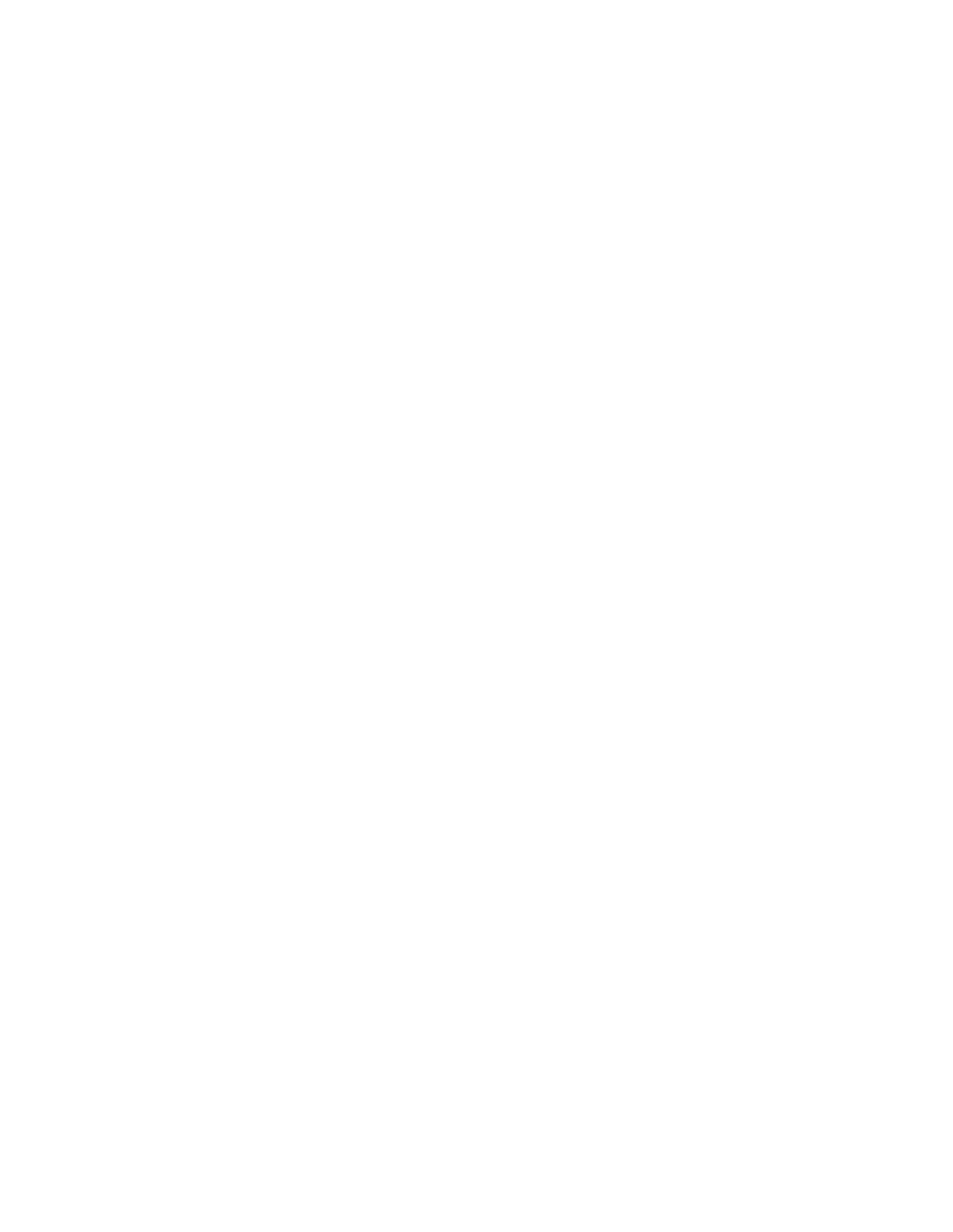## **IMF Working Paper**

## IMF Institute

## **Overcoming Barriers to Reform: On Incentive-Compatible International Assistance**

## **Prepared by Alex Mourmouras and Wolfgang Mayer1**

Authorized for distribution by Enrica Detragiache

September 2007

## **Abstract**

## **This Working Paper should not be reported as representing the views of the IMF.** The views expressed in this Working Paper are those of the author(s) and do not necessarily represent those of the IMF or IMF policy. Working Papers describe research in progress by the author(s) and are published to elicit comments and to further debate.

International financial assistance (loans and grants) can potentially raise recipients' welfare in two ways, by affecting a direct resource transfer and by facilitating efficiency-enhancing reforms. In practice, barriers to reform limit the potential of assistance to deliver these two dividends. In this paper, we analyze assistance programs designed to ensure that recipient governments voluntarily adopt reforms and overcome barriers associated with: (i) the reaction of special interests to the prospect of reform; (ii) the possibility of default and political instability in the recipient country; and (iii) adverse selection and moral hazard. Reform barriers raise the cost of incentive-compatible assistance and may result either in no assistance being forthcoming or assistance that ensures repayment but not the implementation of reforms. Critical to the choice of assistance programs is the size of the rent accruing to special interests in the absence of reform and the limited liability rents needed to ensure that repayment terms do not threaten the country's political stability. Optimal assistance contracts feature flexible repayment terms related to real economic growth in recipient countries.

JEL Classification Numbers: D82, E61, F33, F34

 $\overline{a}$ 

Keywords: economic reforms; international assistance; incentives; optimal contracts; special interest groups; moral hazard; adverse selection; sovereign default; political instability.

Authors' E-Mail Addresses: amourmouras@imf.org; mayerw@uc.edu

 $<sup>1</sup>$  Wolfgang Mayer is the David Sinton Professor of Economics and Head, Department of Economics, University of Cincinnati.</sup> Alex Mourmouras is Deputy Chief, European Division, IMF Institute. We thank Andy Feltenstein and Ales Bulir for useful comments on an earlier draft.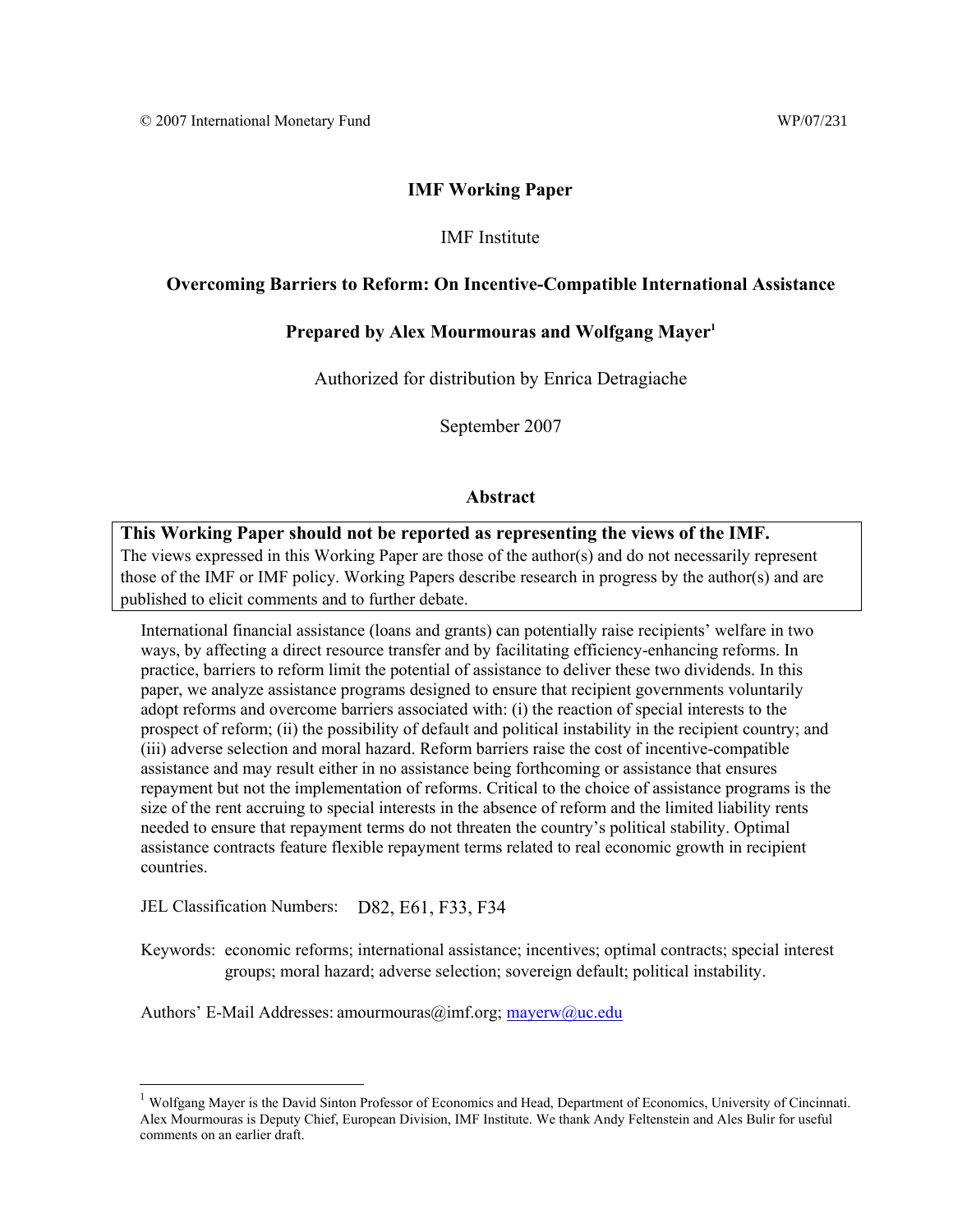| Contents                                                                 | Page |
|--------------------------------------------------------------------------|------|
|                                                                          |      |
|                                                                          |      |
|                                                                          |      |
|                                                                          |      |
|                                                                          |      |
|                                                                          |      |
|                                                                          |      |
| VIII. The Consequences of Relaxing Incentive-Compatibility Constraints19 |      |
|                                                                          |      |
|                                                                          |      |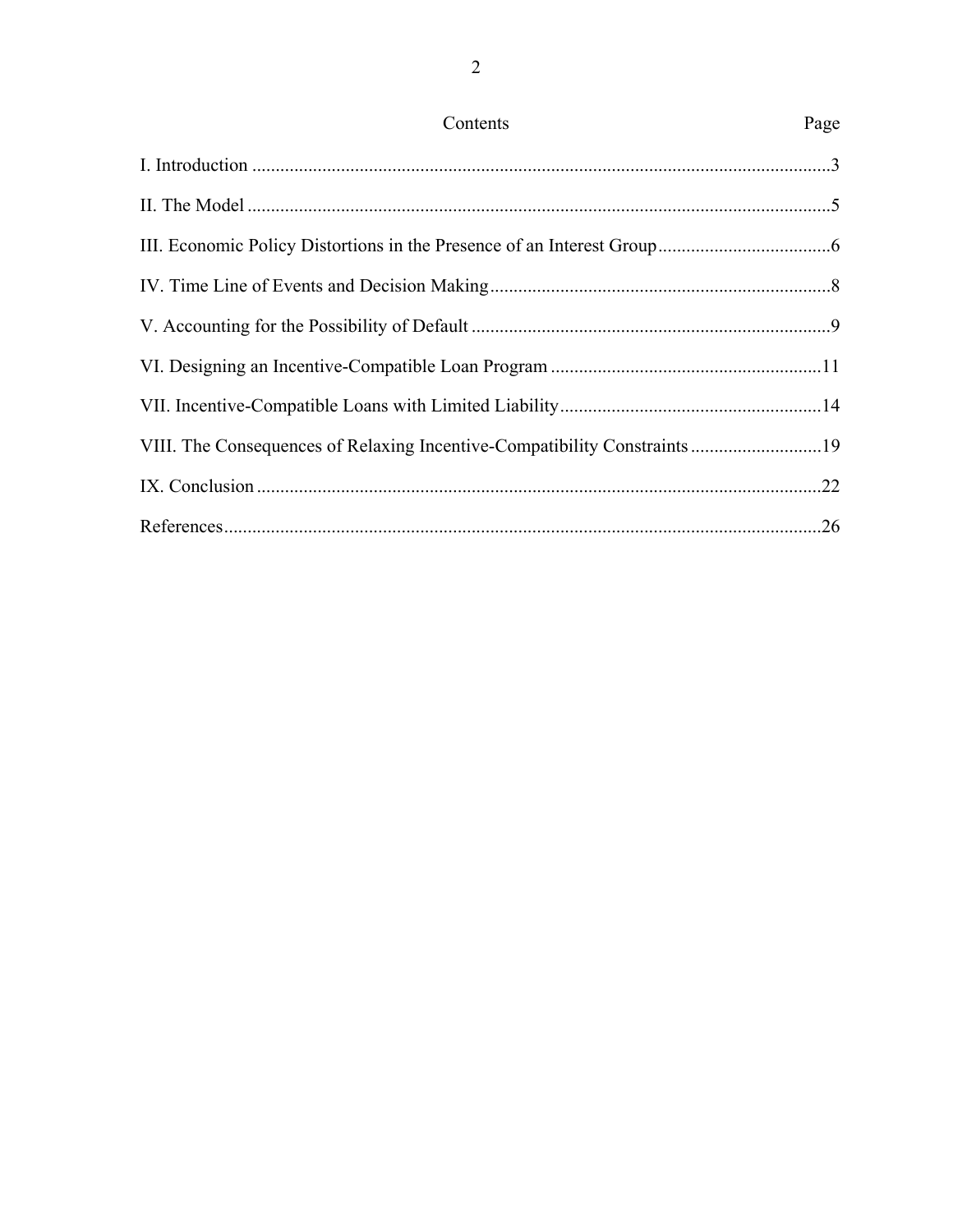#### **I. INTRODUCTION**

International assistance programs, such as the loans and grants administered by official bilateral creditors and the International Financial Institutions (IFIs), are appealing because they can potentially raise the recipient country's welfare in two ways: first, they represent a direct resource transfer that adds to the recipient's capital stock (broadly construed) and enhances its production possibilities. Second, by facilitating productivity- and welfareenhancing policy and institutional reforms, these programs can help improve the efficiency with which all the country's resources are employed. In practice, international assistance has a mixed record in delivering these two dividends. While policy reform has been strong in some countries receiving international assistance, it has been weak in others. $^{2}$  In particular, experience shows that assistance strategies containing long lists of measures that are beneficial in and of themselves will not lead to meaningful reform if they are not a government priority. Programs will also not deliver promised reforms if they ignore the state of—or overestimate progress in—the recipient's implementation capacity.

To realize their full potential, international assistance programs must incorporate incentives for recipient governments to implement welfare-enhancing reforms voluntarily in light of their preferences and constraints. Informational frictions and political economy constraints reduce the willingness of some governments to undertake reforms. The inability to monitor many reforms combines with political economy constraints to lower the power of reform incentives in various components of the government machinery. Overcoming these lowpowered incentives seems critical in strengthening reform implementation, but it comes at a  $cost.<sup>3</sup>$ 

In this paper, we present a formal model in which the international community's information about the recipient's policy implementation capacity and effort is imperfect. The resulting moral hazard and adverse selection problems raise the cost to the international community of providing incentive-compatible assistance. Two types of political economy constraints in recipient countries add to the cost of incentive-compatible assistance. First, special interest groups in some recipient countries exert strong influence on political and economic decisionmaking. When interest groups are entrenched, economic policy choices are unresponsive to the needs of the public. This, of course, is related to the notion that limited domestic "ownership" of reforms will result in half-hearted reform effort. Second, countries that implement reforms occasionally fall into hard economic times, exacerbating domestic conflicts and divisions. The terms of international assistance need to ensure that domestic

 $\overline{a}$ 

 $2$  On the record and effectiveness of IFI-supported programs, see Dollar and Svensson (2000), Ivanova and others (2005), and Mussa and Savastano (1999).

 $3$  Rodrik (1996, p. 31) emphasizes the information frictions present in official creditor-debtor relationships. Dixit (2000, 2002, 2003) stresses the agency costs associated with informational asymmetries, special interest politics, and the public sector nature of recipients.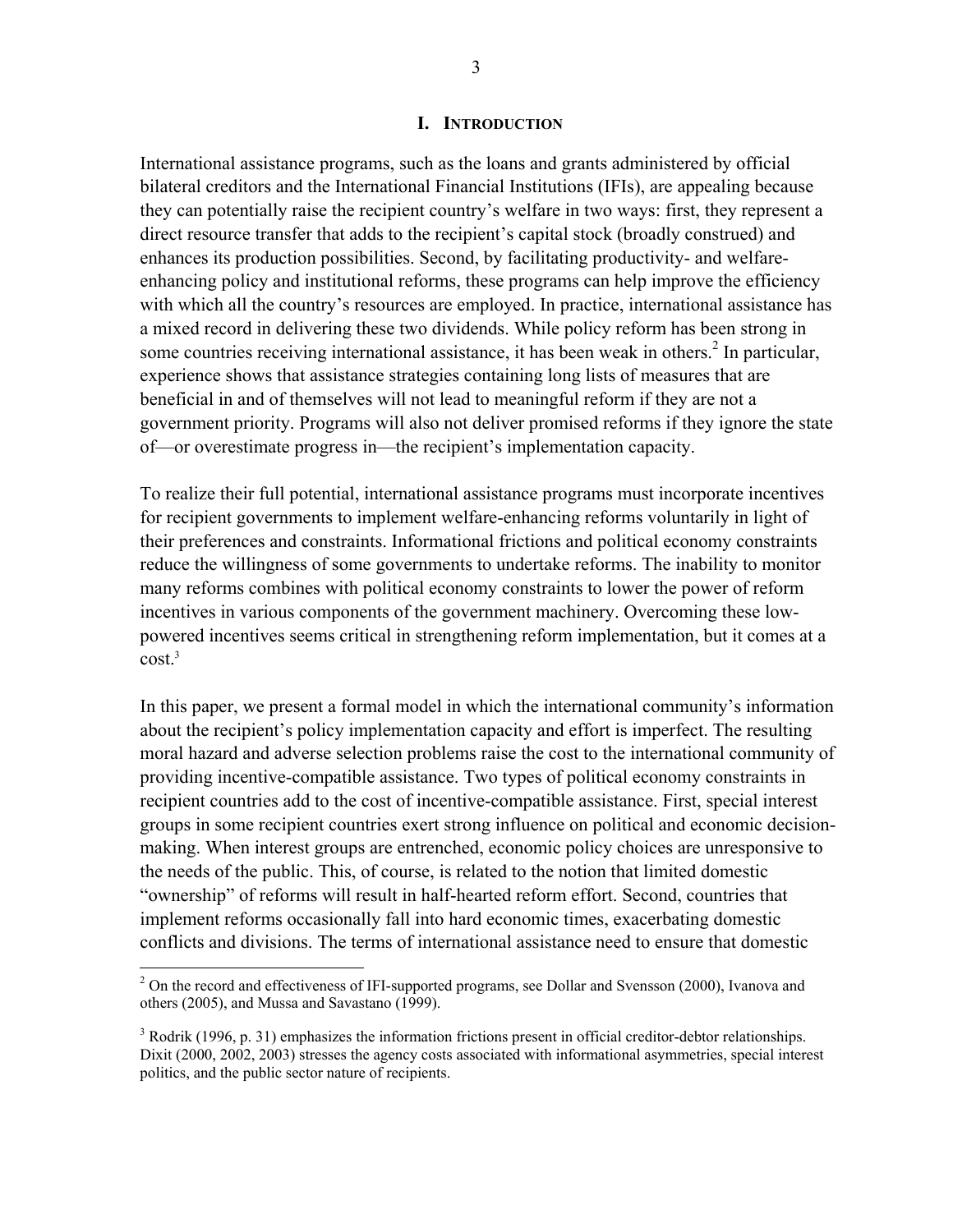political and distributional tensions do not get aggravated to such an extent that they threaten the country's political stability or cause it to default on its international obligations. For these reasons, informational barriers and political economy constraints limit the power of the reform incentives that can be embedded in international assistance programs.<sup>4</sup>

We examine barriers to reform in an asymmetric information version of the model of special interest politics developed in earlier work (see Mayer and Mourmouras, 2004, 2005, 2007). The model features loans by an international financial institution (IFI) to a government that is influenced by a single domestic interest group. The interest group favors distorted policies and makes political contributions, a-la Grossman-Helpman (1994, 2001) and Dixit, Grossman and Helpman (1997). The government maximizes its political support, which depends on national welfare and interest group payments. The status quo is characterized by second-best policies that are determined by the political relationship between the interest group and the government in the absence of IFI assistance. National output in the recipient country is stochastic, depending on the state of nature as well as the amount of international assistance received. The probability of good economic performance depends on whether reforms are implemented.

The loan-providing IFI designs the terms of its loans consistent with its mandate to safeguard its capital. The IFI gets its chance to be a player when an exogenous shock lowers the economy's income, which prompts the government to reconsider its political calculations. To ensure incentive compatibility of reforms, the magnitude and terms of the IFI's loan must take into account several features of the environment. First, the government possesses private information about its efficiency and about the intensity with which it will pursue reforms, resulting in adverse selection and moral hazard. In addition, as argued by Acemoglu and Robinson (2006), reforms must be consistent with recipient's continued political stability. The prospect of political instability is an issue at the stage of IFI loan disbursement, when countries must ordinarily compress domestic demand. It is also a consideration at the stage of repayment of IFI assistance when the country makes reverse transfers to the IFI. Repayments must not be excessively large, especially if unexpected terms-of-trade or other negative shocks hit the economy. We assume that political stability would be threatened if, under an IFI-supported program, domestic consumption and investment were to fall below a threshold, taken for simplicity to be the level that would obtain in the absence of assistance. Finally, the terms of assistance must take into account the possibility that the authorities might default on

<sup>&</sup>lt;sup>4</sup> An expanding literature examines ownership issues in the context of formal political economy analyses of conditional lending. Early treatments focused on perfect information models. See Drazen (2002), Boughton and Mourmouras (2004), and Mayer and Mourmouras (2005). More recently, this literature has begun to examine the implications of asymmetric information for international assistance programs. Ivanova (2006) presents a formal common agency model but does not consider the possibility of sovereign default or political instability. See also Drazen and Isard (2004), who present an analytically informed discussion of the role of public debate in disseminating information about the objectives of reform programs and overcoming informational frictions.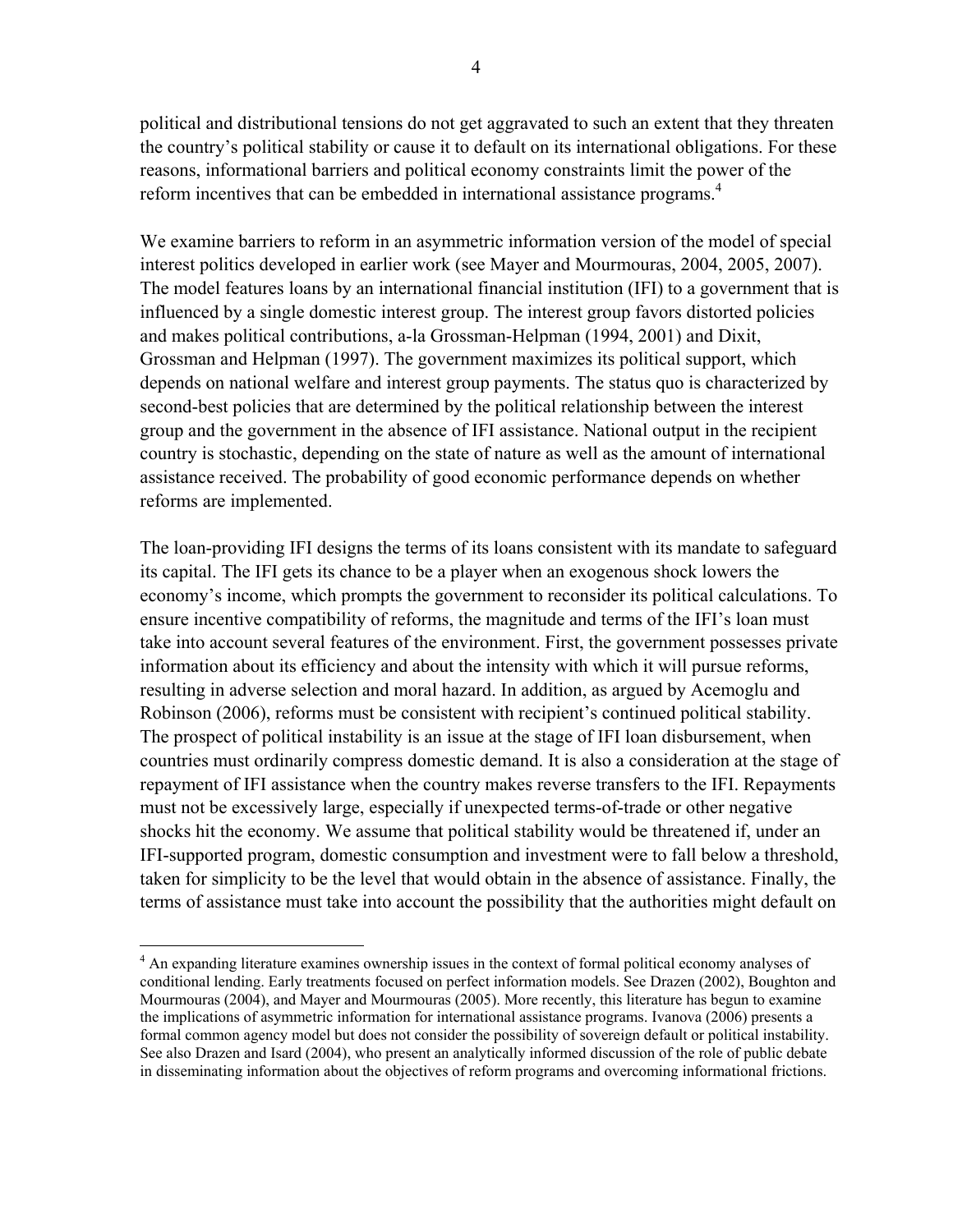the loan. A sovereign government will fail to pay if the penalty for defaulting is less than the stipulated repayment. Following Eaton and Gersovitz (1995), we assume that the magnitude of the penalty in the default state is not known at the time the program is negotiated. What is known at the program-design stage, based on past experience, is the probability distribution of future penalties. In determining the loan repayment, the IFI, will therefore take into account the possibility of offering to renegotiate the repayment amount.

The information and political economy barriers to reform add to the IFI's cost of providing incentive-compatible assistance. In the remainder of the paper we analyze the limits reform barriers place on the incentive schemes—rewards and punishments—IFIs can use. We explore the effect of political economy and information costs on

- The amount of incentive-compatible assistance provided and whether the IFI finds it worthwhile to offer any such assistance at all.
- The cost to IFIs of granting incentive-compatible assistance vs. assistance that does not aim to facilitate reforms.
- The expected gain the IFI derives from the assistance program.
- The expected political support to the recipient government.

## **II. THE MODEL**

The recipient economy's total output, *X*, depends on three influences: the country's initial resources, *ρ,* the output-expanding effect of the IFI loan, *T*, and the economy's state of nature, as reflected in the value of *y.* The country's aggregate production function is:

$$
X = g(T)y\rho,\tag{1}
$$

where  $\rho > 0$  measures its resource base and  $\gamma \rho$  is the economy's output in the absence of a loan  $(T=0)$ . The function  $g(T)$  expresses the magnifying influence of the loan, *T*, on the economy's performance. It is assumed that  $g(0) = 1$ , whereas  $g'(T) > 0$  and  $g''(T) < 0$  for  $T > 0$ , such that returns to the loan are positive but diminishing. The government's decision to approach the IFI for assistance is triggered by a major shock to the economy's resource base. Prior to this shock,  $\rho > 1$  and after the shock  $\rho = 1$ . Hence, after the shock, but before the loan is received, the economy's total output is given by  $X = y$ . The value of y, in turn, is stochastic and depends on the economy's state of nature. The economy is "strong" when *y* =  $\overline{y}$  and "weak" when *y* = <u>y</u>. The value of  $\Delta y = (\overline{y} - y) > 0$  measures the *economy's output volatility* due to exogenous changes in the state of nature.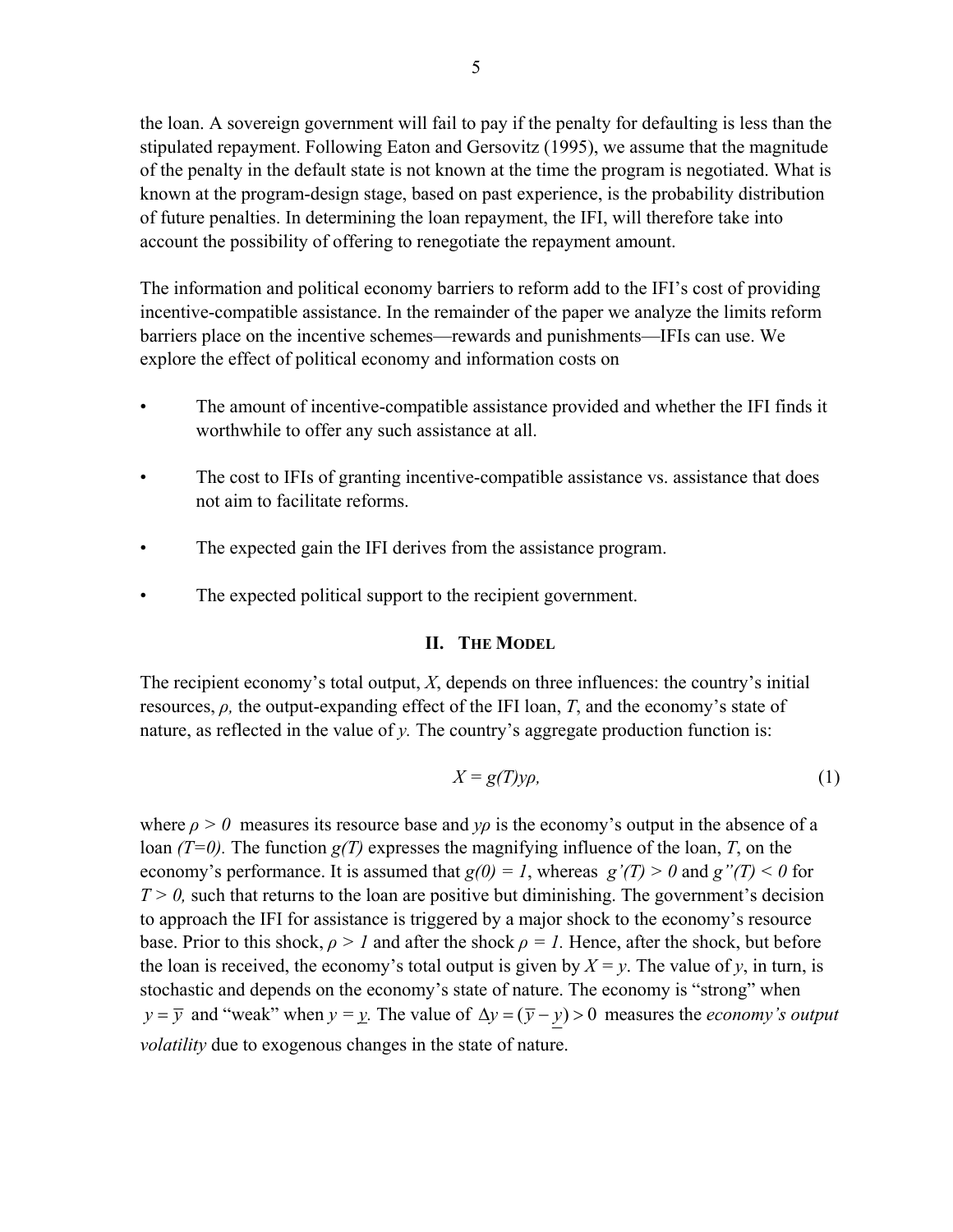Ex post, both government and IFI are able to observe and verify the value of  $y$ . Ex ante, however, neither government nor IFI know whether output, absent of any loan effects, will be  $\bar{y}$  or *y*. They do know, however, that the good outcome is more likely when the economy is reformed than when it is ridden by economic policy distortions; that is, the probability of the economy being strong, *π,* rises with the adoption of economic reforms. The *effectiveness of reforms* is measured by  $\Delta \pi = (\pi_I - \pi_o) > 0$ , where  $0 \le \pi_I \le I$  and  $0 \le \pi_o \le I$  indicate the probability of the economy being strong with and without reforms, respectively.

The developing country's economic policies are chosen by a political support-maximizing government. Following Grossman and Helpman (1994), the government's political support depends on an interest group's financial contributions, *C*, as well as on the general public's welfare, as expressed by the country's net income, *V*. The country's sole interest group is willing to support the government in return for economic policies that benefit the group. The group benefits consist of economic rents created by market-distorting policies that hurt the general public. Accordingly, the IFI's condition to reform the economy amounts to asking the government to eliminate the interest group's privileged position. The government's political support function is:

$$
G = C + aV \tag{2}
$$

where  $V = X - Z - \theta T$  measures the country's net income. The symbol  $Z > 0$  denotes the government's contractual repayment of loan *T*, while  $\theta \ge 0$  expresses the government's unit cost of administering the loan program. The repayment amount, *Z,* is spelled out in the IFI's loan offer. As explained later, implementation of economic reforms calls for the creation of incentives that depend on the economy's performance. Hence, the value of *Z* depends on the economy being strong or weak at the due time for repayment. In addition, both size of loan, *T*, and amount of repayment, *Z*, are influenced by the government's effectiveness in administering the loan program. For a cost-effective or "good" government, the unit cost of administering the loan,  $\theta_G$ , is lower than for a cost-ineffective or "bad" government,  $\theta_B$ . Finally, the value of parameter *a* indicates the degree to which net income of the entire country translates into the general public's political support for the government.<sup>5</sup> The more the government depends on support from the general public, the larger is the value of *a.* 

### **III. ECONOMIC POLICY DISTORTIONS IN THE PRESENCE OF AN INTEREST GROUP**

When a loan-seeking government approaches an IFI, the latter is fully aware that the economic policy distortions create significant rents for the interest group. It is assumed that the interest group expects to receive *R* of economic rent when there are no economic

 5 See Grossman and Helpman (2001, p. 119, n.5) for a discussion of the size restrictions on *a*.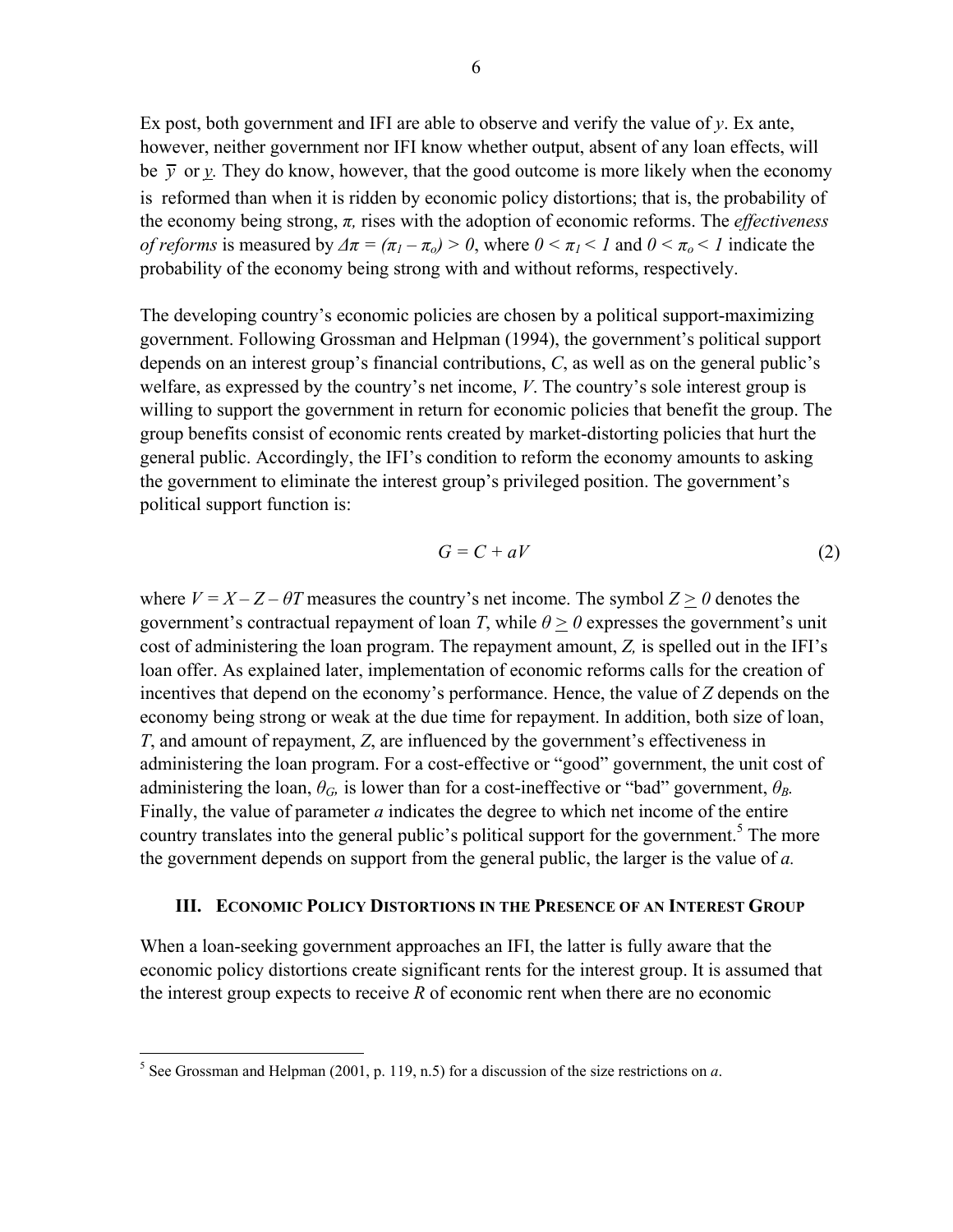reforms.<sup>6</sup> The size of this rent limits the contribution,  $C$ , the interest group is willing to make; that is,  $C \leq R$ , since the group has no incentive to contribute an amount that makes its members worse off than they would be if they simply became part of the general public.

Prior to the resource shock—which reduced  $\rho$  to a value of one—the government had no incentive to approach the IFI for a loan. It chose distorting economic policies under the influence of the interest group and did so because it gained at least as much total political support as it would have received had it reformed on its own. Expected government political support with interest group contributions and no economic reforms is:

$$
E[G(\pi_o)] = C + a[\pi_o \overline{y} + (1 - \pi_o)y]\rho
$$
\n(3)

where  $\pi_o$  is the probability of a strong economy when no reforms are implemented. If, on the other hand, the government enacts economic reforms – and thereby foregoes the interest group's financial contribution – its expected political support would be:

$$
E[G(\pi_I)] = a[\pi_I \overline{y} + (I - \pi_I) \underline{y}]\rho
$$
\n(4)

where  $\pi_l$  is the probability of a strong economy when reforms are implemented. Our assumption that the IFI confronts a government that employs distorted policies under the influence of an interest group implies that  $E[G(\pi_o)] \geq E[G(\pi_I)]$ , or stated differently, that:

$$
C \geq \underline{C} = \rho a \Delta \pi \Delta y. \tag{5}
$$

The value of *C* is the minimum contribution the government must receive to refrain from reforming an economy with resource base  $\rho$ . Four factors raise the interest group's minimum contribution: the economy's resource base, *ρ,* the general public's political influence, *a*, the effectiveness of economic reforms, *Δπ,* and the volatility of the economy's performance, *Δy.* 

The actual contribution by the interest group, *C,* is generally determined through its negotiations with the government. For the purposes of our analysis, all we have to keep in mind is that  $C \leq C \leq R$ . We must emphasize, however, that the value of *C* usually changes when the government approaches the IFI for a loan. Prior to the government going to the IFI, the interest group must contribute at least *C* in order to retain its influence on the government's economic policymaking. After the government approaches the IFI for a loan, the interest group will adjust its contribution in one of two ways. As shown later, the interest group's political contributions heavily influence the IFI's willingness to extend a loan that incorporates reform incentives. The higher the value of *C*, the lower is the IFI's expected loan return. There exists a contribution level,  $C^*$ , at which the IFI's expected return becomes

<sup>&</sup>lt;sup>6</sup>We are not explicitly modeling the type of distortions that bring about the rent.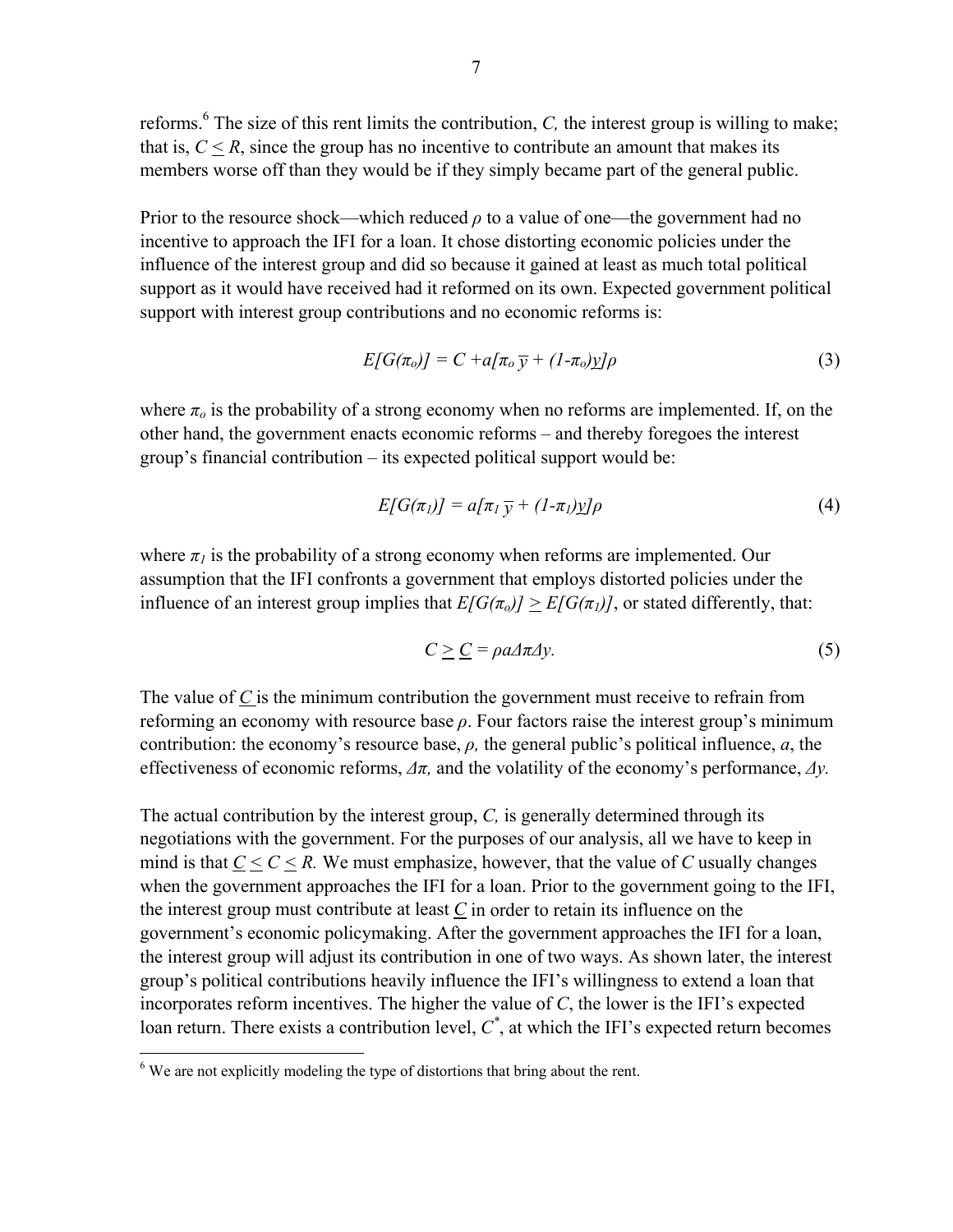zero. A well-entrenched interest group might earn rents that are so high that it can contribute at a level at which the IFI is no longer willing to offer an incentive-compatible loan: if *R >*   $C^*$ , the government's request for an incentive-compatible loan will be turned down. If, on the other hand,  $R \leq C^*$ , the IFI has an incentive to make an incentive-compatible loan that will, in effect, destroy the interest group. Making an incentive-compatible loan is, however, not the only way the IFI can respond. Section VIII demonstrates that there exists a contribution level  $C^N$  <  $C^*$  at which the IFI is better off with a loan that does not incorporate reform incentives rather than with an incentive-compatible loan. Loans that do not aim to support reforms do not threaten the survival of the interest group. Accordingly, if  $C^N < R < C^*$ , the rent is sufficiently high to permit the group to raise its contributions to a level at which it can survive. The interest group is unable to block the IFI from making an incentive-compatible loan only if  $R < C^N < C^*$ . In this situation, the group dissolves and *C* becomes zero.

# **IV. TIME LINE OF EVENTS AND DECISION MAKING**

The government's search for a loan agreement with the IFI is triggered by a shock to its economy. The resource base unexpectedly shrinks from  $\rho > 1$  to  $\rho = 1$ . The accompanying drop in net income is the reason for the government's request for an IFI loan. The IFI, in turn, will be responsive if it can design a loan that yields at least a non-negative expected return and is acceptable to the loan-receiving government. Two types of loans are under consideration: an *incentive-compatible* loan designed to help the government overcome resistance to reforming the economy and another loan that does not incorporate reform incentives. In both cases, the IFI must allow for the possibility of default.

| $\mathfrak{t}_{\rm o}$   | tı                                | t2                                  | t٩                                                  |                             |
|--------------------------|-----------------------------------|-------------------------------------|-----------------------------------------------------|-----------------------------|
|                          |                                   |                                     |                                                     |                             |
|                          |                                   |                                     |                                                     |                             |
| Pre-shock;<br>No reforms | <b>Shock</b><br>to the<br>economy | G realizes<br>its type, $\theta$    | Interest group<br>revises $C$ ;<br>G approaches IFI | IFI decides<br>on contracts |
| $t_5$                    | $\mathfrak{t}_6$                  | $t_7$                               | $t_8$                                               | to                          |
|                          |                                   |                                     |                                                     |                             |
|                          |                                   |                                     |                                                     |                             |
| G accepts or             | G reforms                         | Output y                            | Default penalty                                     | G repays: in                |
| rejects contract         | or does not<br>reform             | is realized;<br>repayment<br>is due | becomes known                                       | full or partially           |

The following time line summarizes the timing of events and decision-making: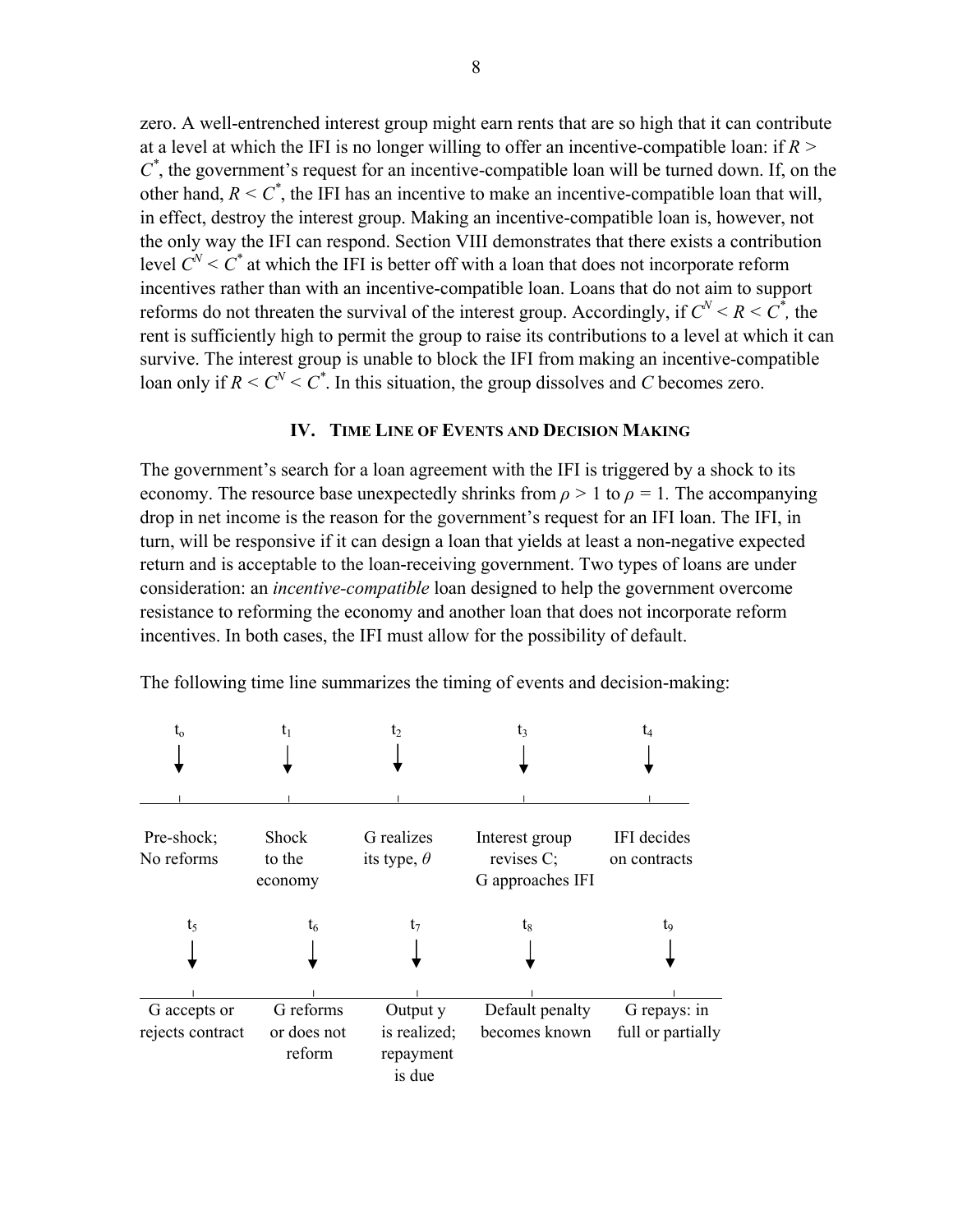At  $t_0$ , the economy operates with a resource base of  $\rho > 1$  and its government neither seeks nor receives any loans from the IFI*.* The economy is saddled with policy distortions, the result of government policies that favor the interest group, in exchange for which the group makes financial contributions to the government. The contributions must be sufficiently large to prevent the government from reforming on its own; that is, equation (5) must be satisfied. At time  $t_1$ , the economy suffers an unanticipated resource shock, as  $\rho$  shrinks from  $\rho > 1$  to  $\rho = I$ . This event motivates the government to obtain a loan from the IFI. At  $t_2$ , when the government approaches the IFI, the government knows its effectiveness in administering a loan program whereas the IFI does not share this information. The IFI does not know whether it is dealing with a cost-effective, *good*, or cost-ineffective, *bad*, government. The country's interest group, in turn, is aware of its government's attempt to obtain an IFI loan. At *t3*, the interest group evaluates its ability to prevent economic policy reforms that might be made possible by the loan and that would destroy its economic rents. If its benefits from a distorted economy are sufficiently high, the interest group can raise its contributions to the government so as to make it unattractive for the IFI to offer any loan or, at least, an incentive-compatible loan.

The IFI decides on the type and amount of loan, if any, at *t4*. Not knowing whether it is dealing with a good or a bad government, the IFI offers two stochastic contracts and lets the government choose between a contract designed for a good government and a contract designed for a bad government. Each contract spells out the amount to be disbursed and the repayment at the due date. The IFI offers stochastic contracts because creating the right incentives for economic reforms requires linking the amount of repayment to the state of the economy at the due date. In addition, each contract accounts for the possibility of default; should the government have an incentive to default at repayment time, the IFI offers to renegotiate the repayment amount.

The government decides on whether to accept the contract intended for its type at *t5*. As explained below, acceptance requires the contract to contain the relevant participation and adverse selection incentive constraints. If accepted, the government faces, at time  $t<sub>6</sub>$ , the issue of implementing economic reforms; it has an incentive to implement and enforce economic reforms if the relevant moral hazard incentive constraints are satisfied. At *t7*, the IFI and the government both observe the economy's performance and the level of repayment as set in the contract. Before making this repayment, the government will consider the possibility of defaulting. At  $t_8$ , both IFI and government learn how much the government is penalized if it decides to default rather than repay the agreed-upon amount. Finally, at *t9*, the government either repays the amount stipulated in the initial loan contract for the realized state of the economy or accepts a renegotiated lower payment to avert default by the government.

# **V. ACCOUNTING FOR THE POSSIBILITY OF DEFAULT**

For any loan contract—incentive-compatible or not, with a good or bad government—the IFI must allow for the possibility of default. To understand how default affects the IFI's and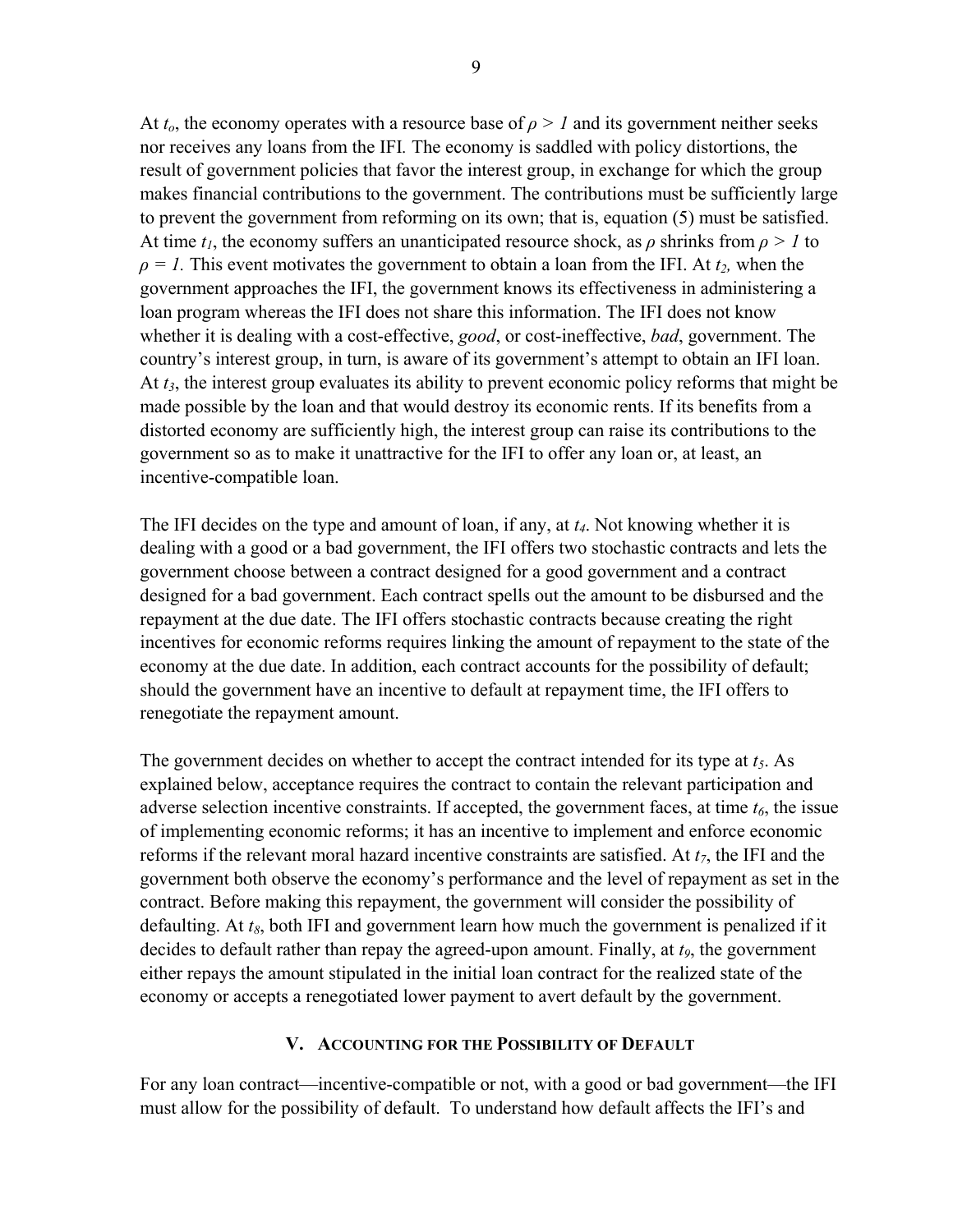government's decisions, we model the possibility of default in the simplest possible way; following Eaton and Gersovitz (1995), we assume there is a penalty for defaulting but that, at the time the loan is made, neither IFI nor government knows the size of this penalty.

Default is not costless. A country that defaults on an IFI loan incurs a penalty, *P*. The idea is that default triggers several reactions that are costly to the country, such as trade sanctions, the inability to borrow from other IFIs, and loss of (or more restricted access to) private capital markets. At the loan due-date, the government compares the contractually agreedupon repayment amount, *Z*, with the size of the penalty, *P*, and defaults if:

$$
Z \geq P. \tag{6}
$$

Both government and IFI learn about the size of the penalty at the repayment due-date. However, neither government nor IFI know the penalty when the loan contract is drawn. They do know, however, the density function,  $f(p)$ , where  $p = P/y$  measures the penalty per unit of *y,* the economy's output in the absence of a loan. Given a repayment of *Z,* the probability that the government will default, meaning that  $z = Z/y > P/y = p$ , equals  $F(z)$ .<sup>7</sup>

At the time the loan contract is presented, the IFI is fully aware that the government might default. Should the default situation actually arise, the IFI can either accept default without repayment or offer an amended contract that reduces the repayment to an amount equal to the penalty. Since the IFI is always better off with partial repayment than no repayment, each initial contract contains such a default repayment clause. Consequently, the IFI's loan offer must account for the possibility of reduced repayment. Given a contractual repayment *Z* and a penalty distribution function *f(p),* the expected repayment, *E(r),* from the government to the IFI equals:

$$
E(r) = \int_{0}^{z} Pf(p)dp + \int_{z}^{\infty} Zf(p)dp.
$$
 (7)

For  $p \le z$ , repayment is adjusted to  $P = py$ ; for  $p > z$ , repayment is the negotiated amount of  $Z = zy$ . After substitution and integration by parts, equation (7) can be restated as:

$$
E(r) = y \int_{0}^{z} pf(p) dp + yz \int_{z}^{\infty} f(p) dp = y \left[ z - \int_{0}^{z} F(p) dp \right]
$$
 (7')

The expected repayment,  $E(r)$ , is smaller than the contractual repayment, which equals  $Z = yz$ ; but it exceeds what the IFI expects to be repaid if it received nothing under default,

<sup>&</sup>lt;sup>7</sup> Note that for a given size loan,  $Z = yz$ , the probability of default is higher at a low income than at a high income of the country.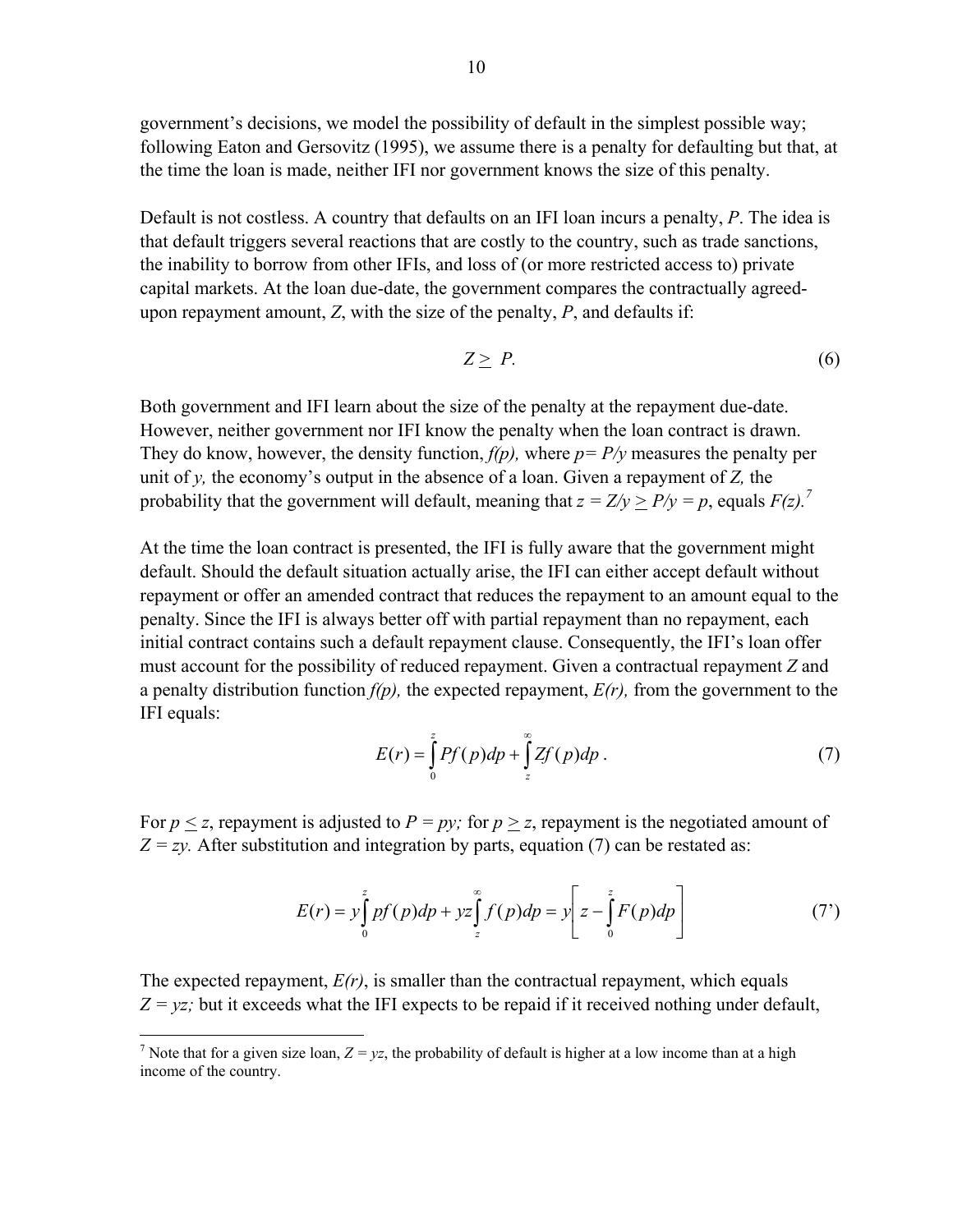which is only  $yz/I-F(z)$ . The expected repayment depends on whether the economy is strong,  $\bar{y}$ , or weak,  $y$ , as well on whether the government is good or bad. Accordingly, expected repayments by a government of type  $j = G, B$  can be denoted as  $E(\overline{r})$  when  $y = \overline{y}$  and as  $E(\underline{r}_i)$  when  $y = y$ .

## **VI. DESIGNING AN INCENTIVE-COMPATIBLE LOAN**

The IFI's goal is to design a loan program that maximizes its own expected return, which is equal to the expected repayment minus the loan's value. A necessary condition for a loan to be offered at all is that the IFI's expected return be non-negative. If both incentivecompatible and other loans yield positive expected returns, the IFI offers the loan with the highest expected return. If all loan programs result in expected losses, the IFI does not offer any loan.

The IFI alone determines the content of the loan contract. However, asymmetric information on both the government's effectiveness in administering the loan and on the actual implementation of economic reforms calls for very careful crafting of loan contracts. Each type of government must have the incentive to accept the contract designed for its type and, in the case of incentive-compatible loans, each government must have the incentive to implement and enforce the called-for economic reforms.

In this Section, we lay out the features of an incentive-compatible loan designed to help the government overcome barriers to economic reform. No limits are imposed on the type of punishments that can be incorporated in this incentive scheme. We postpone until Section VII the discussion of incentive-compatible loans that do not endanger the country's political stability.

At the time it is approached for a loan, the IFI is unable to judge the government's ability to administer the program. Administering a loan is costly and the cost of successfully doing so depends on both the size of the loan, *T*, and a cost-effectiveness parameter, *θ.* For a costeffective or good government, the cost of administering one unit of the loan is  $\theta$ <sup>*G*</sup> > 0; for a cost-ineffective or bad government, it is  $\theta_B > 0$ , where  $\theta_B > \theta_G$ . Whereas each government knows whether it is good or bad, the IFI lacks this information. All it knows is that the government is good with probability  $0 \leq \gamma \leq 1$ .

The IFI offers two stochastic contracts  $[T_j, \overline{Z}_j, Z_j]$  for  $j = B, G$ , one intended for a good government, *G,* and one intended for a bad government, *B.* Each contract states the loan amount,  $T_i$ , as well as repayments in the strong and weak state of the economy, indicated by  $\overline{Z}_i$  and  $Z_j$  respectively. The contract also contains a clause stating that the repayment is reduced to the default penalty, *P*, whenever  $Z_i > P$ . Not knowing the government's type, the IFI's expected net return from the loan is: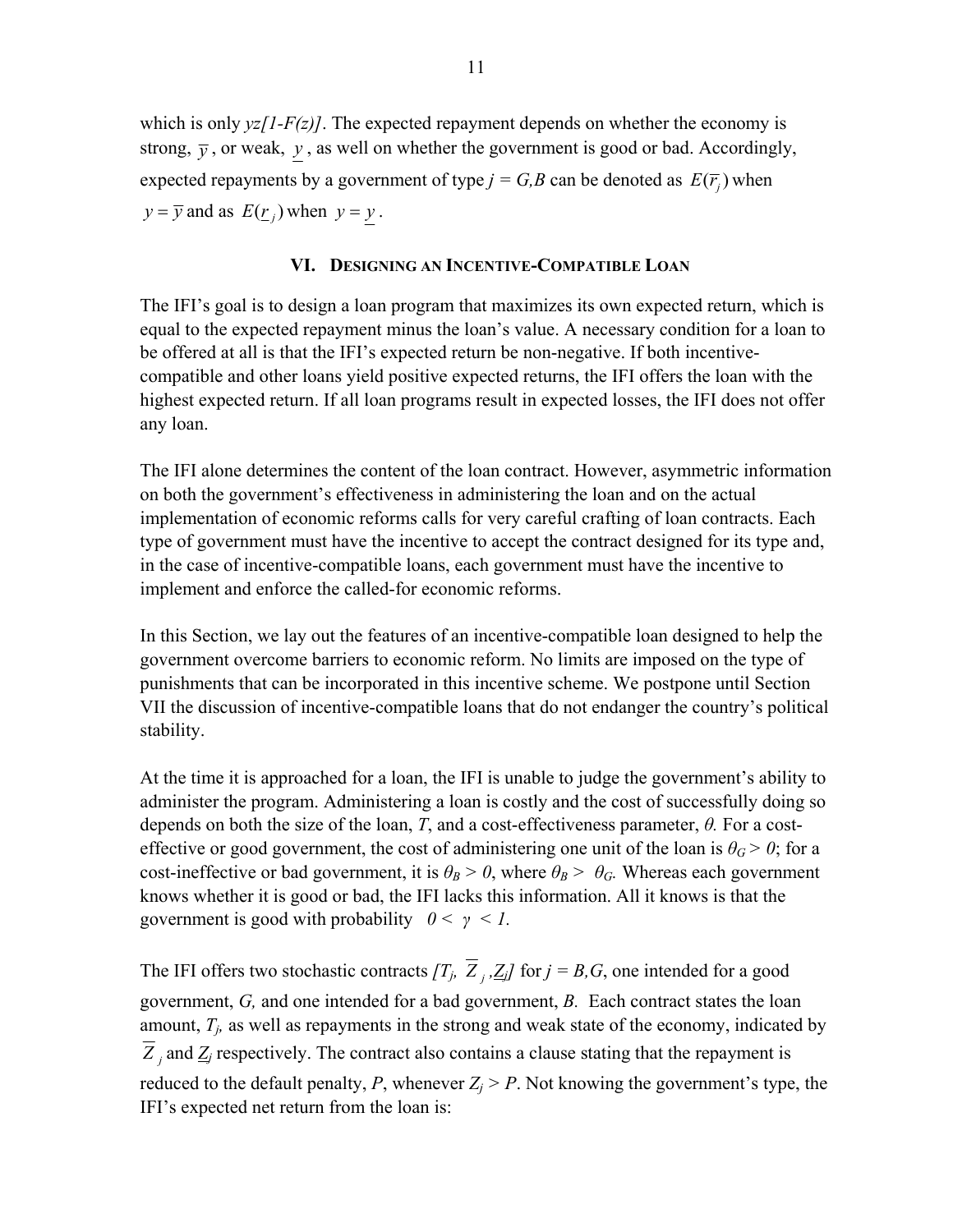$$
E(I) = \gamma \left[ \pi_1 E(\overline{r}_G) + (1 - \pi_1) E(\underline{r}_G) - T_G \right] + (1 - \gamma) \left[ \pi_1 E(\overline{r}_B) + (1 - \pi_1) E(\underline{r}_B) - T_B \right],\tag{8}
$$

where  $E(\underline{r}_i)$  and  $E(\overline{r}_i)$  are expected repayments by government type  $j = B$ , G in a weak and strong economy, respectively, as defined in (7').

The IFI maximizes the expected return on its incentive-compatible loan subject to a set of constraints imposed by informational frictions and the other features of the economic and political environment. Specifically, a set of *participation constraints* ensures that each government type is willing to accept the loan contract. A set of *adverse selection incentive constraints* guarantees that each government type selects the contract designed for its type. A set of *moral hazard incentive constraints* makes sure that each government type has the incentive to reform the economy. Finally, a set of *limited liability constraints* ensures that the punishment-reward features of the IFI loan's repayment conditions do not endanger the recipient's political stability.

Before stating these constraints formally, we first define expected net income of a country with the *jth* type of government, evaluated at  $t_7$  on our time line. At this loan due-date, output *y* has been observed and contractual repayments are due, but the default penalty remains unknown. The country's expected net incomes in a strong and weak economy, respectively, are:

$$
\overline{V}_j = \left[ g(T_j) \overline{y} - \theta_j T_j - E(\overline{r}_j) \right] \quad \text{and} \quad \underline{V}_j = \left[ g(T_j) \underline{y} - \theta_j T_j - E(\underline{r}_j) \right]. \tag{9}
$$

In equations (9), the expectations are taken with respect to the probability distribution of default  $f(p)$ . We will use these expected net income measures to describe the constraint set faced by the IFI, as well as to restate (8), the objective function of the IFI.

Concerning the constraint set, each government type must find the IFI's offer of an incentivecompatible loan contract sufficiently attractive to accept it. A government's *participation constraint* is satisfied if its expected political support under full implementation of the incentive-compatible loan agreement is at least as strong as it would be without the IFI loan and without reforms. Since the IFI does not know whether it is dealing with a good or bad government, the participation constraint must hold for each government type, such that:

$$
a\left[\pi_1 \overline{V}_G + (1 - \pi_1)\underline{V}_G\right] \ge aE_o(y) + C \tag{10}
$$

$$
a\left[\pi_1 \overline{V}_B + (1 - \pi_1)\underline{V}_B\right] \ge aE_o(y) + C \tag{11}
$$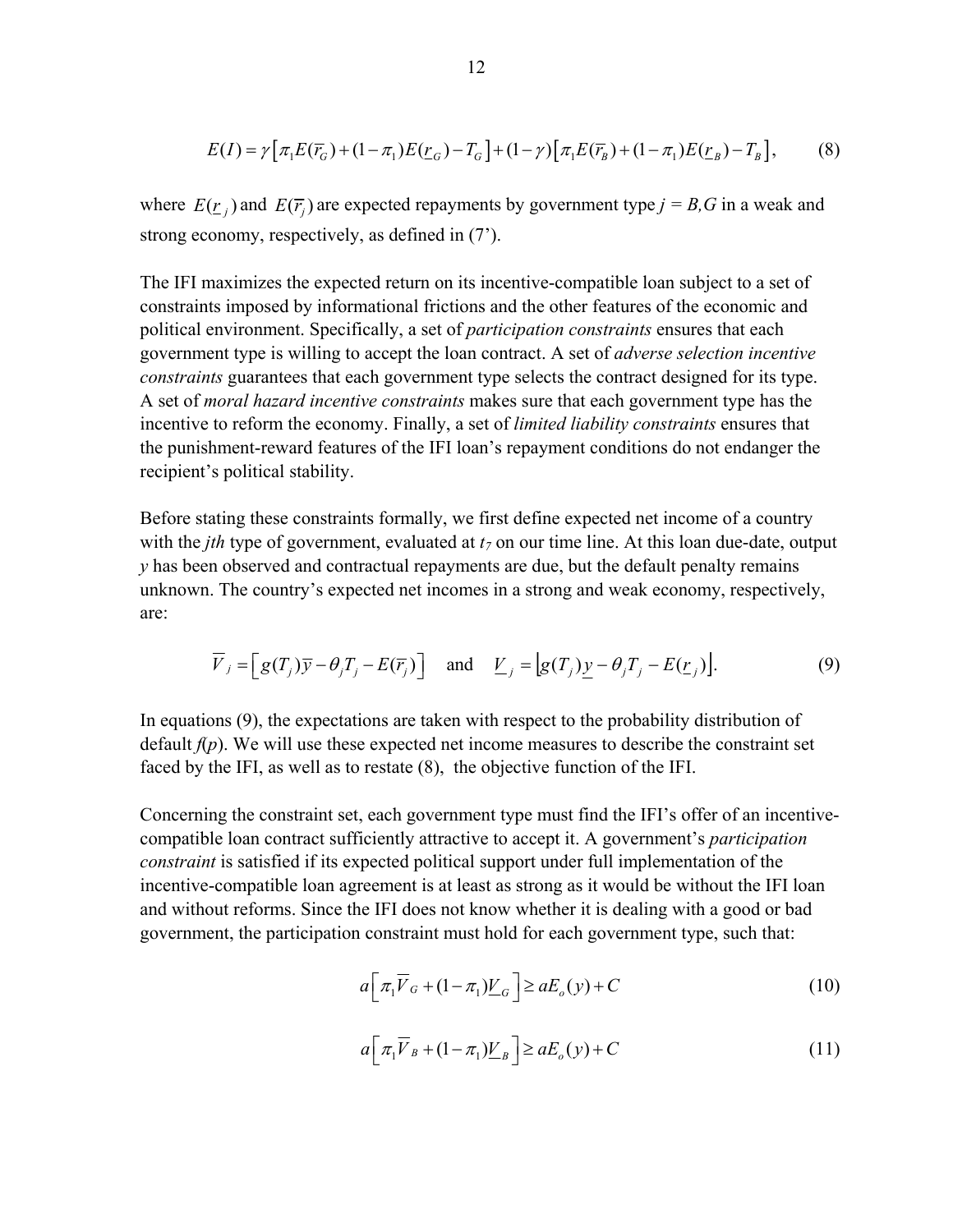where  $E_o(y) = \pi_o \overline{y} + (1 - \pi_o) y$  is the country's expected net income with no loan and no reforms. The value of interest group contributions in the absence of a loan, *C*, is not explicitly determined. But, as we recall from (5), it must satisfy  $C > C = a/\pi/2y$ . Also recall that the probability of a strong economy is greater when it is reformed than policy-distorted, meaning that  $\pi_l > \pi_o$ .

The *adverse selection incentive constraints* require that each government type has an incentive to select the loan contract designed for its type. Hence, the loan contract designed for the good (bad) government must be at least as favorable to the good (bad) government as the loan contract designed for the bad (good) government. In addition, since the good (bad) government's acceptance of the bad (good) government contract allows the former either to implement reforms or to cheat and keep the economy distorted, there are two adverse selection incentive constraints for each type of government. Letting  $\Delta \theta = \theta_B - \theta_G > 0$ , the adverse selection constraints require that

$$
a\left[\pi_1 \overline{V}_G + (1 - \pi_1)\underline{V}_G\right] \ge a\left[\pi_1 \overline{V}_B + (1 - \pi_1)\underline{V}_B + T_B \Delta \theta\right]
$$
\n(12)

$$
a\Big[\pi_1 \overline{V}_G + (1 - \pi_1) \underline{V}_G\Big] \ge a\Big[\pi_o \overline{V}_B + (1 - \pi_o) \underline{V}_B + T_B \Delta \theta\Big] + C\,,\tag{13}
$$

$$
a\left[\pi_1 \overline{V}_B + (1 - \pi_1)\underline{V}_B\right] \ge a\left[\pi_1 \overline{V}_G + (1 - \pi_1)\underline{V}_G - T_G \Delta \theta\right]
$$
 (14)

$$
a\Big[\pi_1 \overline{V}_B + (1 - \pi_1) \underline{V}_B\Big] \ge a\Big[\pi_o \overline{V}_G + (1 - \pi_o) \underline{V}_G - T_G \Delta \theta\Big] + C \ . \tag{15}
$$

Each government type's incentive-compatible loan agreement must also satisfy a *moral hazard incentive constraint*. The agreement must create incentives for the government not only to accept the contract designed for its type but also to fully implement the asked-for economic reforms. Accordingly, the government's expected political support must be at least as strong when it accepts and implements the incentive-compatible loan contract as it would be if it accepted the loan and its repayment conditions without implementing reforms. This requires for the *j*th type government that  $a\left[\pi_1\overline{V}_j + (1-\pi_1)\underline{V}_j\right] \ge a\left[\pi_0\overline{V}_j + (1-\pi_0)\underline{V}_j\right] + C$ , which, in turn, implies that

$$
a\Delta\pi \left(\overline{V}_G - \underline{V}_G\right) \ge C \tag{16}
$$

$$
a\Delta\pi \left(\overline{V}_B - \underline{V}_B\right) \ge C \tag{17}
$$

The moral hazard incentive constraints assure the voluntary adoption of reforms. The gap between the country's expected net income when the economy is strong,  $\overline{V}_j$ , and when it is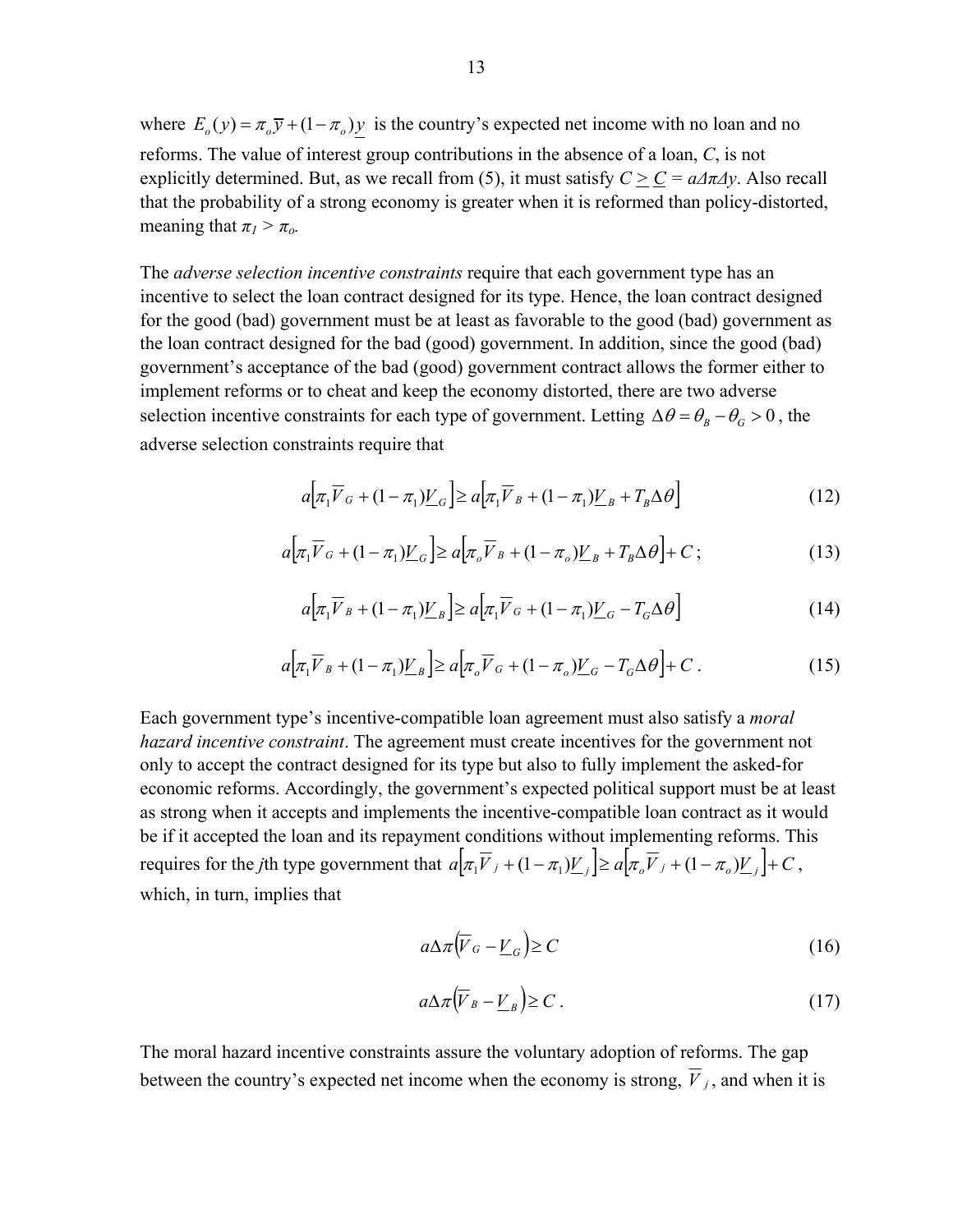weak, *V*, must be sufficiently large to entice the government to reform and, thereby, raise the probability of a strong economy. As can be seen, the minimally required gap is the same for both types of government.

At the time of the IFI's offer of the incentive-compatible loan, equations (10)-(17) must be satisfied. It can be shown that repayment conditions are such that each type government is punished severely in the weak state of the economy.<sup>8</sup> In this state, the country's expected net income (following the receipt and repayment of an IFI's incentive-compatible loan) can be shown to be *always less* than in the absence of such a loan if the loan is administered by a bad government, and it still *might be less* if the loan is administered by a good government.

For a country that suffered a severe resource decline, the possibility of a loan making it worse off than it would be without the loan makes the above-specified incentive scheme politically unacceptable. It threatens the country's political stability. The incentive system is designed to reward the strong economic outcome, whose prospects are promoted by economic reforms, and to punish the weak economic outcome, which is more likely if no reforms are implemented. Hence, the government and its people are severely punished when the economy turns out to be weak and they are generously rewarded when the economy turns out to be strong. Getting punished when the economy is already weak is a recipe for disaster. Social unrest, rioting, and the complete collapse of the country's political system could follow. The IFI, therefore, has to modify the incentive system by adding *limited liability constraints* that assure political stability. This is the subject of Section VII.

### **VII. INCENTIVE-COMPATIBLE LOANS WITH LIMITED LIABILITY**

We now turn to incentive schemes that are politically feasible. To avoid political unrest, the IFI loan must, at a minimum, guarantee that repayments in the weak state of the economy make the general public no worse off with the incentive-compatible loan than it would be without it; that is, political stability requires the following limited liability constraints:

<sup>&</sup>lt;sup>8</sup> One can show that (11), (12), (16), and (17) are binding and then solve for:  $\underline{V}_B = \underline{y} - \pi_o(C-\underline{C})/(a\Delta\pi)$ ,

 $\overline{V}_B = \overline{V} + (1-\pi_0)(C-C)/(a\Delta\pi)$ ,  $\underline{V}_G = \underline{v} + T_B\Delta\theta - \pi_0(C-C)/(a\Delta\pi)$  and  $\overline{V}_G = \overline{V} + T_B\Delta\theta + (1-\pi_0)(C-C)/(a\Delta\pi)$ . The punishment is equal to  $\pi_o(C-C)/(a\Delta\pi)$ . It rises with the size of the interest group's actual contribution in the absence of reforms, *C.* The following example demonstrates the harshness of the penalties contained in the optimal incentive scheme. Assume that  $a=0.5$ , so the government derives half of its political support from the interest group;  $\pi_0 = 0.35$  and  $\pi_1 = 0.70$ , so that reforms double the probability of good economic performance; and  $\bar{y} = 1.30$  while  $y = 0.87$ , so that  $E_0(y) = 1$  and  $E_1(y) = 1.16$ , meaning that that reforms raise output by 16 percentage points of GDP on average. Finally, suppose that interest group contributions are three percentage points of GDP higher than the minimum required to keep the economy distorted. For these parameter values, the optimal penalty is six percent of average GDP. This penalty reduces domestic output when the economy is weak by seven percentage points of GDP, the equivalent of a very severe contraction.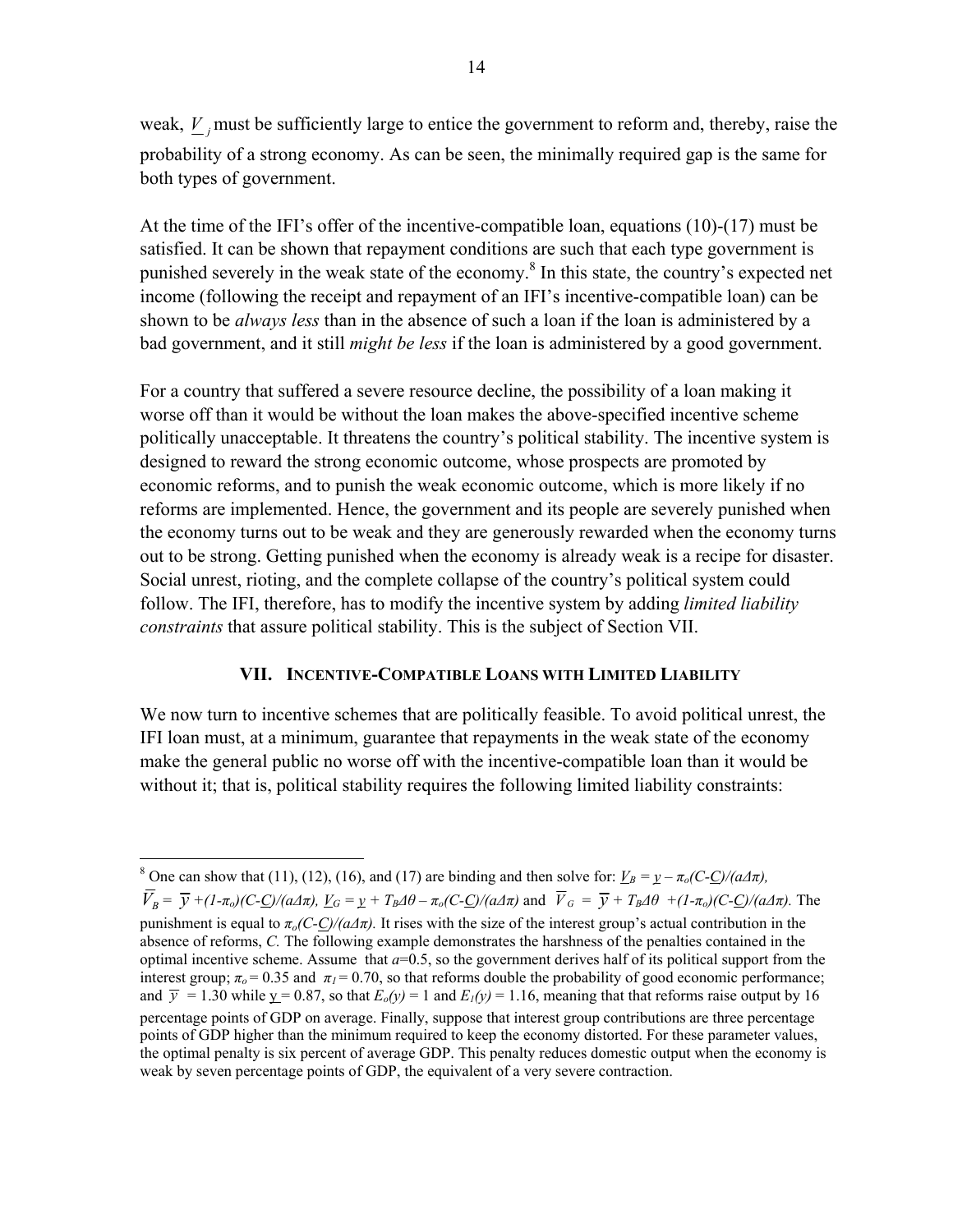$$
\underline{V}_G \ge \underline{y} \tag{18}
$$

$$
\underline{V}_B \ge \underline{y} \,. \tag{19}
$$

With limited liability, the two stochastic loan contracts offered by the IFI,  $T_B$ ,  $\overline{Z}_B$ ,  $Z_B$  and *[T<sub>G</sub>,*  $\overline{Z}_G$ ,  $\underline{Z}_G$ *]*, must satisfy the ten constraints of equations (10)-(19). The following proposition can be shown: If the *adverse selection incentive constraint* for the good government, as stated in (12), the *moral hazard incentive constraints* for both types of government, (16) and (17), and the *limited liability constraint* for the country with the bad government,  $(19)$ , are binding, then all other constraints are satisfied as well.<sup>9</sup> Solving the four binding constraints for expected net income of the country in the weak and strong state of the economy, respectively, yields:

$$
\underline{V}_B = \underline{y}, \qquad \qquad \overline{V}_B = \overline{y} + \left(\frac{1}{a\Delta\pi}\right)(C - \underline{C}) \tag{20}
$$

for the country with a bad government, and:

 $\overline{a}$ 

$$
\underline{V}_G = \underline{y} + T_B \Delta \theta \qquad \qquad \overline{V}_G = \overline{y} + \left(\frac{1}{a\Delta \pi}\right) (C - \underline{C}) + T_B \Delta \theta \qquad (21)
$$

for the country with a good government. For both types of government, the country's expected income is evaluated at a time when the state of the economy has been revealed but the default penalty remains unknown.

Equations (20) and (21) reveal immediately that, in every state of the economy, a country's expected income, independent of the cost-effectiveness of its government in administering the loan program, is at least as high as it would be without the loan program. This outcome is due to the limited liability constraints, which assure that punishments under the moral hazard incentive system do no cause any political turmoil. The worst possible outcome occurs for a country with a bad government when the economy turns out to be weak. Its expected net

<sup>&</sup>lt;sup>9</sup> In order to check whether (10), (11), (13), (14), (15), and (18) are satisfied when (12), (16), (17), and (19) are binding, we note that adding (12) and (13) implies that  $(T_G - T_B) \ge 0$ . (10) is satisfied, as can be seen after substitution of binding (16), writing  $E_o(y) = y + \pi_o 4y$ , and using (5). To show that (11) holds, substitute binding (17) and (19), and again use  $E_o(y) = y + \pi_o 4y$  and (5). That (13) holds as well, one can see after substituting the RHS of binding (12) on the LHS of (13), and using binding (19). Equation (14) is satisfied, as one can see from substituting binding (12) in (14) and using  $(T_G - T_B) \ge 0$ . The same is the case for (15), after substituting binding (12), and using binding (16) as well as  $(T_G - T_B) \ge 0$ . Finally, (18) is satisfied, after substituting binding (12) in (10) and using binding (16), (17), and (19).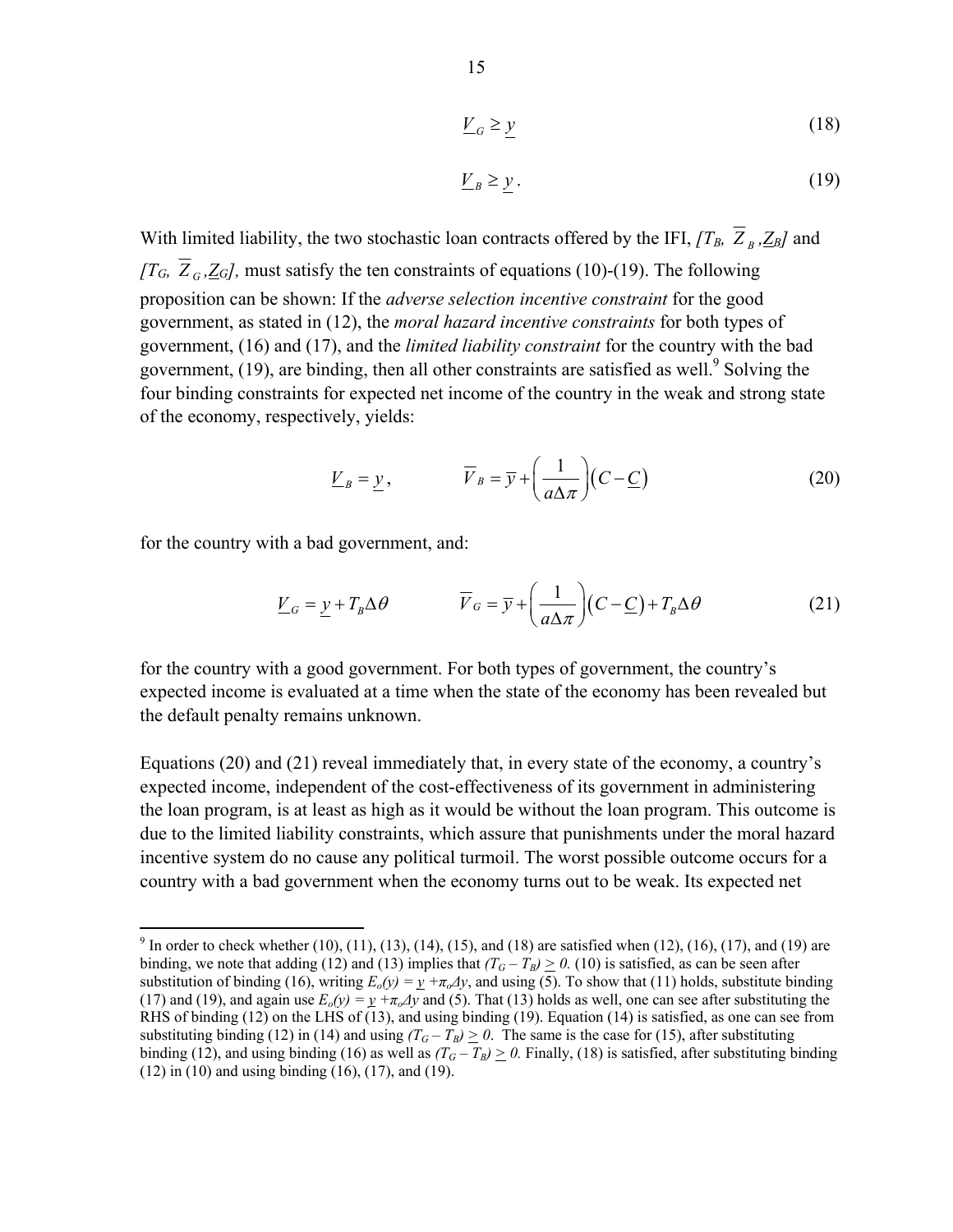income is  $V_B = y$ , making it equally well off as without the loan. If the economy is weak in a country run by a good government, expected net income,  $V_G$ , is raised above the no-loan level of *y* due to an *adverse selection information rent* of  $T_{R}\Delta\theta > 0$ . The IFI has to pay this information rent to a good government so the latter does not accept the contract designed for the bad government. It represents one form of information cost faced by the IFI and is reflected in the contract as a reduction in repayment.

A second form of rent accruing to the loan-seeking government is a *limited liability rent*. It is a consequence of the IFI's desire to avoid political instability that would be caused by punishing the government of a weakly performing economy. As mentioned in footnote 8, if there were no *limited liability constraints*, the punishment of a government in a weak economy would be  $\pi_o(C-\underline{C})/(a\Delta\pi)$ .<sup>10</sup> The need for political stability rules out this punishment. In addition, eliminating this punishment raises the country's expected net income not only in a weak economy but also in a strong economy. This is because the incentives for implementing economic reforms, as reflected in the binding *moral hazard constraints* of (16) and (17), require that a gap in expected net income of  $C/(a\Delta\pi)$  be maintained between a strong and weak economy. Hence, the limited liability constraints raise the level of expected net income by  $\pi_o(C-\underline{C})/(a\Delta\pi)$  not only under the worst possible scenario of a bad government in a weak economy, but for all types of governments and in all states of the economy. The limited liability constraints create an across-the-board reduction in repayments for all types of government and in all states of the economy.

In order to assess the IFI's willingness to offer an incentive-compatible loan, we next return to (8), which states the IFI's expected return on the loan. We evaluate (8), after using (20)- (21) and (9) to solve for  $E(\overline{r_i})$  and  $E(r_i)$  and after substituting the obtained expressions in (8), given that the loan value to both types of government maximizes the IFI's expected return:

$$
E(I; \pi_1, T_j^*) = \gamma \left\{ E_1(y) \Delta g(T_G^*) - T_G^*(1 + \theta_G) - T_B^* \Delta \theta - \left(\frac{\pi_1}{a \Delta \pi}\right) (C - \underline{C}) \right\}
$$
  
+ 
$$
(1 - \gamma) \left\{ E_1(y) \Delta g(T_B^*) - (1 + \theta_B) T_B^* - \left(\frac{\pi_1}{a \Delta \pi}\right) (C - \underline{C}) \right\},
$$
(22)

where  $\Delta g(T_j^*) = [g(T_j^*)-1] > 0$ ,  $E_1(y) = \pi_1 \overline{y} + (1-\pi_1)y$ , and the asterisk indicates that the loan to a government of type  $j = B$ , G maximizes the IFI's expected return. The optimal loans to a bad and good government, respectively, require that:

 $\overline{a}$ 

<sup>&</sup>lt;sup>10</sup> It should be noted that the moral hazard problem does not lead to information rents when the government is risk neutral, as implicitly assumed, and there are no limited liability constraints.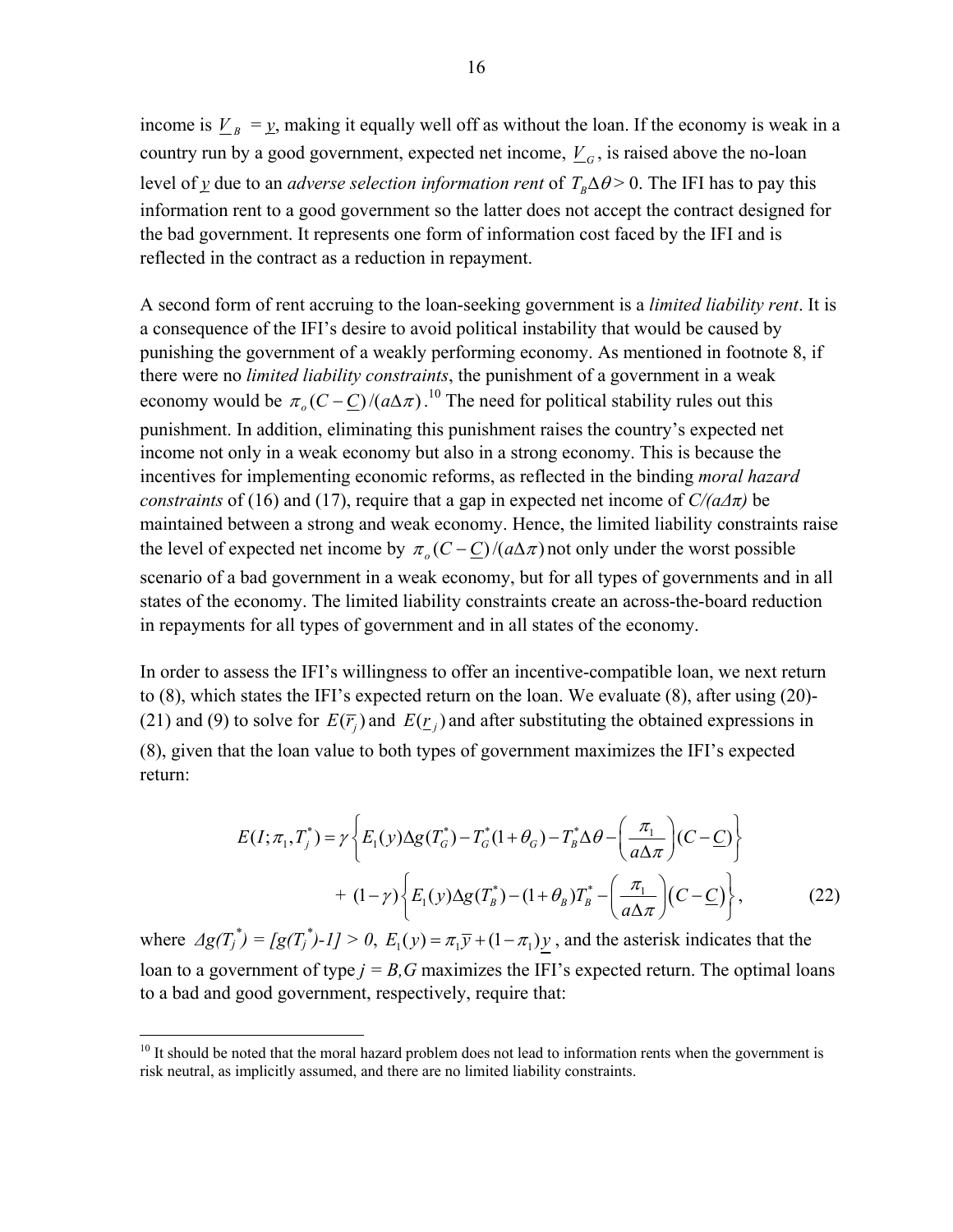$$
g'(T_B^*)E_1(y) = \left[1 + \theta_B + \frac{\gamma}{(1-\gamma)}\Delta\theta\right] \quad \text{and} \quad g'(T_G^*)E_1(y) = \left(1 + \theta_G\right). \tag{23}
$$

The IFI's criterion for its loan size to a good government is the same as it would be if the IFI had full knowledge that the government was indeed good; the marginal gain in expected gross income of the reformed economy,  $g'(T_G^*)E_I(y)$ , equals the marginal cost of spending and administering another dollar on the loan,  $(I+\theta_G)$ . Provided the IFI makes a loan at all which requires that (22) is non-negative—the resulting allocation of loan funds is, therefore, efficient. The optimal loan size designed for a bad government, on the other hand, is different from what it would be if the IFI had full knowledge that the government was bad. The marginal gain in expected gross income must cover not only the marginal cost of spending and administering another loan dollar, but it must also cover the information cost of *[γ/(1-γ)]Δθ.* The size of the loan offered in the contract to a bad government is, therefore, less than it would be if the IFI knew that the government it is dealing with was indeed bad.

The IFI's expected return from a loan contract equals, as stated in (22), the expected net value created by the loan,  $E_I(y) \Delta g(T_j^*) - (I + \theta_j) T_j^*$ , minus expected losses from paying an adverse selection information rent,  $\gamma T_B^* \Delta \theta$ , and from reforming the economy without causing political instability,  $[\pi_1 / (a \Delta \pi)] \cdot [C - C]$ . On the cost side, there is, of course the cost of making and administering the loan,  $(I + \theta_j)T_j^*$ . In addition, the IFI must reduce the good government's contractual repayment by the *information rent* of  $T_B^* \Delta \theta$ . If the IFI cuts the loan repayment by less than this amount, the good government has an incentive to accept the contract designed for the bad government. The magnitude of this loss to the IFI depends on the cost-effectiveness difference between good and bad government, Δ*θ> 0*, as well as on the size of the loan to the bad government,  $T_B^*$ . The larger the loan to the bad government, the larger is the information rent received by the good government. Furthermore, maintaining political stability requires payment of the *limited liability rent*[ $\pi$ <sub>o</sub> /( $a\Delta\pi$ )]⋅[ $C-\underline{C}$ ]. It is the price that must be paid if economic reforms are to be voluntarily implemented without endangering the country's political stability. The IFI must add to this limited liability rent payment compensation to the government for the net loss in political support it suffers as the interest group disappears. This compensation amounts to *(C-C)/a*, where *(C-C)* is the excess of actual over minimum contributions when the interest group is active. Combining the limited liability rent and compensation for losing interest group support, the *total cost of getting the economy reformed* is  $\{\pi_a / (a\Delta\pi)\} + (1/a)\{C - C\} = [\pi_1 / (a\Delta\pi)]\{C - C\}$ , as stated in  $(22).<sup>11</sup>$ 

1

 $11$  For the illustrative parameter values used in footnote 8, the cost of reforming the economy is 12 percent of average GDP. This is also the total cost of providing reform incentives if the optimal loan to a bad government,  $T_B^*$ , is close to zero, or if the difference in the efficiency of different government types,  $\Delta\theta$ , is small.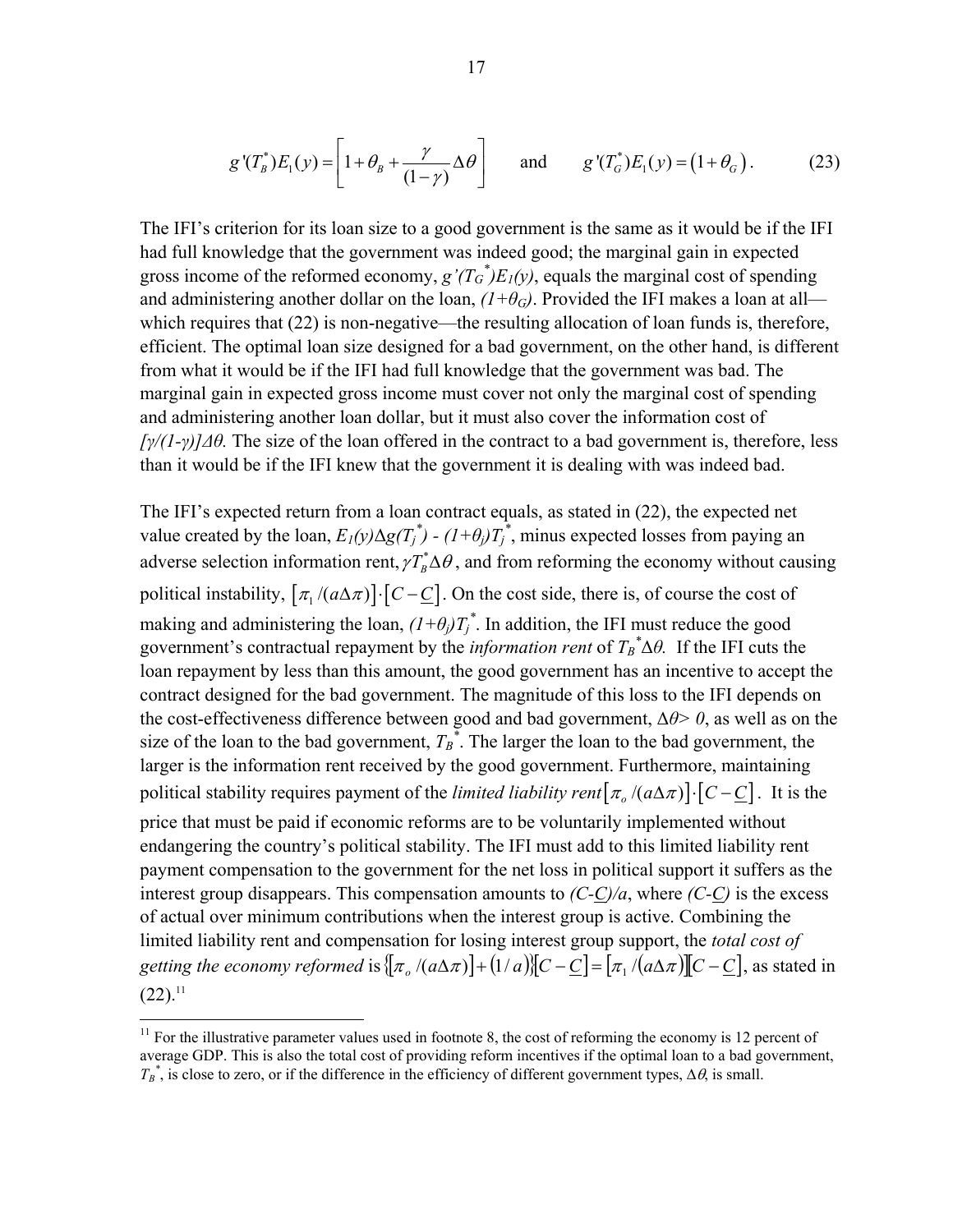The IFI lacks complete information on the government's effectiveness in administering the loan, the government's effort to implement reforms, and the default penalty the government will incur if it does not repay. While the first two information problems add costs to the IFI's expected return calculation, the possibility of default does not, given our assumption of a risk-neutral government. If the probability of default were zero, the IFI's expected income would remain as stated in (22). The IFI avoids any default costs by raising repayments when there is no default in order to offset the shortfall in repayments when there is default.

The IFI offers no incentive-compatible loan contract unless its expected net return, as stated in (22), is non-negative. Ceteris paribus, there exists a marginal interest group contribution value of *C\** at which the IFI is indifferent between making a loan and not making a loan. Setting (22) equals zero, this marginal contribution value is:

$$
C^* = \underline{C} + \left[ \frac{a\Delta\pi}{\pi_1} \left[ \left\{ \gamma \left[ E_1(y)\Delta g(T_G^*) - T_G^*(1+\theta_G) - T_B^*\Delta\theta \right] + (1-\gamma) \left[ E_1(y)\Delta g(T_B^*) - (1+\theta_B)T_B^* \right] \right\} \right].
$$
 (24)

 $C^*$  denotes the highest level of interest group contributions (influence) at which the IFI remains willing to offer an incentive-compatible loan contract. Should the interest group be in a position of contributing more than  $C^*$  to the government, then it has the ability to block any form of incentive-compatible loan offer. The IFI would incur a loss in expected return if it offered a loan that is attractive to the government, that induces economic reforms, and that does not threaten the country's political stability. Whether the interest group is in a position to contribute more than *C\** depends, of course, on how much it benefits from the existing economic policy distortions. The larger the amount of economic rent, *R*, generated by existing policies, the more likely it is that no incentive-compatible loan contract is forthcoming.

It follows that, as long as

$$
R > C^*,\tag{25}
$$

the interest group is capable of raising its financial contribution to the government to such a level that the IFI's expected return from an incentive-compatible loan becomes negative. Note that the interest group, in anticipation of the government's intention of approaching the IFI for a loan, does not have to raise its contribution to *R.* All it has to do is to raise it sufficiently to discourage the IFI from making a loan offer. Hence, if  $R > C^*$ , then at  $t_3$  of our time line, the interest group will revise its contribution to  $C = C^*$ . If, on the other hand,

$$
R \le C^*,\tag{26}
$$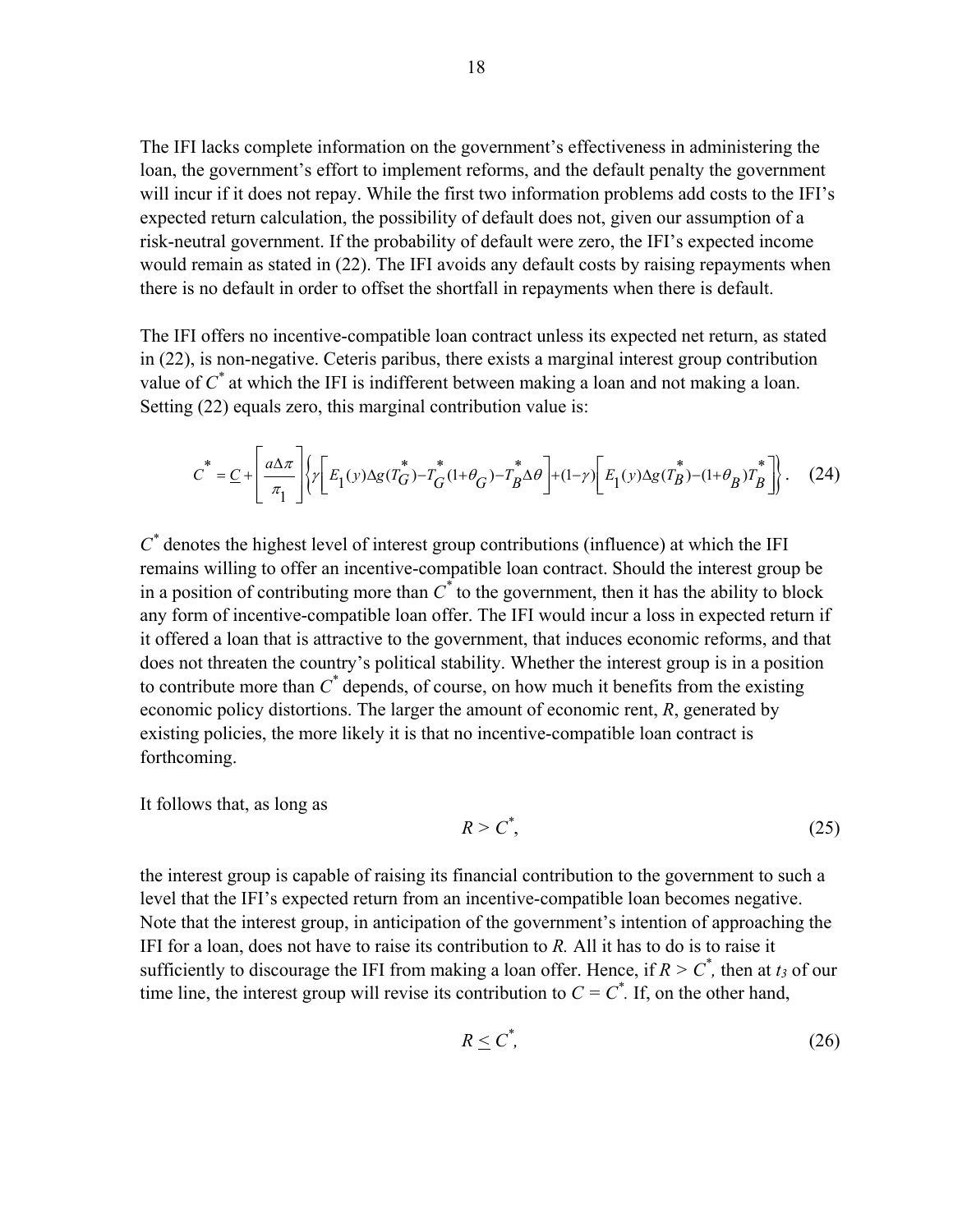the interest group lacks the power to stop the government from accepting an incentivecompatible loan, the economy will be reformed, and the interest group will be dislodged. Accordingly, the interest group will no longer offer a contribution and  $C = 0$ .

While the value of *R* indicates the power of the interest group, the value of *C\** reflects the benefits from the incentive-compatible loan. Such a loan enlarges the economy's ability to produce and it leads to reforms. As can be seen from  $(24)$ , the value of  $C^*$  rises with the marginal effect of the loan in augmenting production,  $\Delta g(T_j^*)$ , and the effectiveness of reforms in raising the probability of good economic times,  $\Delta \pi$ . It also is directly related to the government's dependence on public support, *a*, and the economy's output volatility, *Δy.* It is negatively related to the cost of administering loans and to the adverse selection information rent.

## **VIII. THE CONSEQUENCES OF RELAXING INCENTIVE-COMPATIBILITY CONSTRAINTS**

The preceding section demonstrated that a loan will fail to be incentive-compatible if the interest group's rents are very high, or  $R > C^*$ . Either the IFI's expected return falls short of the break-even point or the IFI must relax some constraints in order to break even. Relaxing or removing the *limited liability constraints* would be most effective in raising the IFI's expected return. The risk of doing so is, of course, that the economy turns out to be weak at the time of repayment and the country experiences political turmoil. A second possibility would be to ignore the *moral hazard incentive constraints*. The problem with that, of course, is that the loan's reform incentives would disappear. In the latter case, the IFI offers a loan that does not contain incentives for policy reform. The loan might still benefit the recipient country by raising its stock of productive capital, but the second dividend stemming from the effect of improved policies on output will have vanished.

The purpose of this section is to analyze the consequences of loan programs that do not require incentive compatibility. As before, the IFI does not know the effectiveness of the government in administering the loan, there again is the possibility of default, and the terms of the loan must be consistent with the maintenance of political stability. The question we now address is whether the IFI will ever offer a loan that does not incorporate reform incentives in circumstances in which it does not find it worthwhile to offer a fully incentivecompatible loan.

The IFI's goal again is to maximize its expected return. With no reforms, the probability of a strong economy remains at  $\pi$ <sup>0</sup> and the IFI's expected return becomes:

$$
E(I^N) = \gamma \Big[ \pi_o E(\overline{r}_G^N) + (1 - \pi_o) E(\underline{r}_G^N) - T_G^N \Big] + (1 - \gamma) \Big[ \pi_o E(\overline{r}_B^N) + (1 - \pi_o) E(\underline{r}_B^N) - T_B^N \Big] \tag{8'}
$$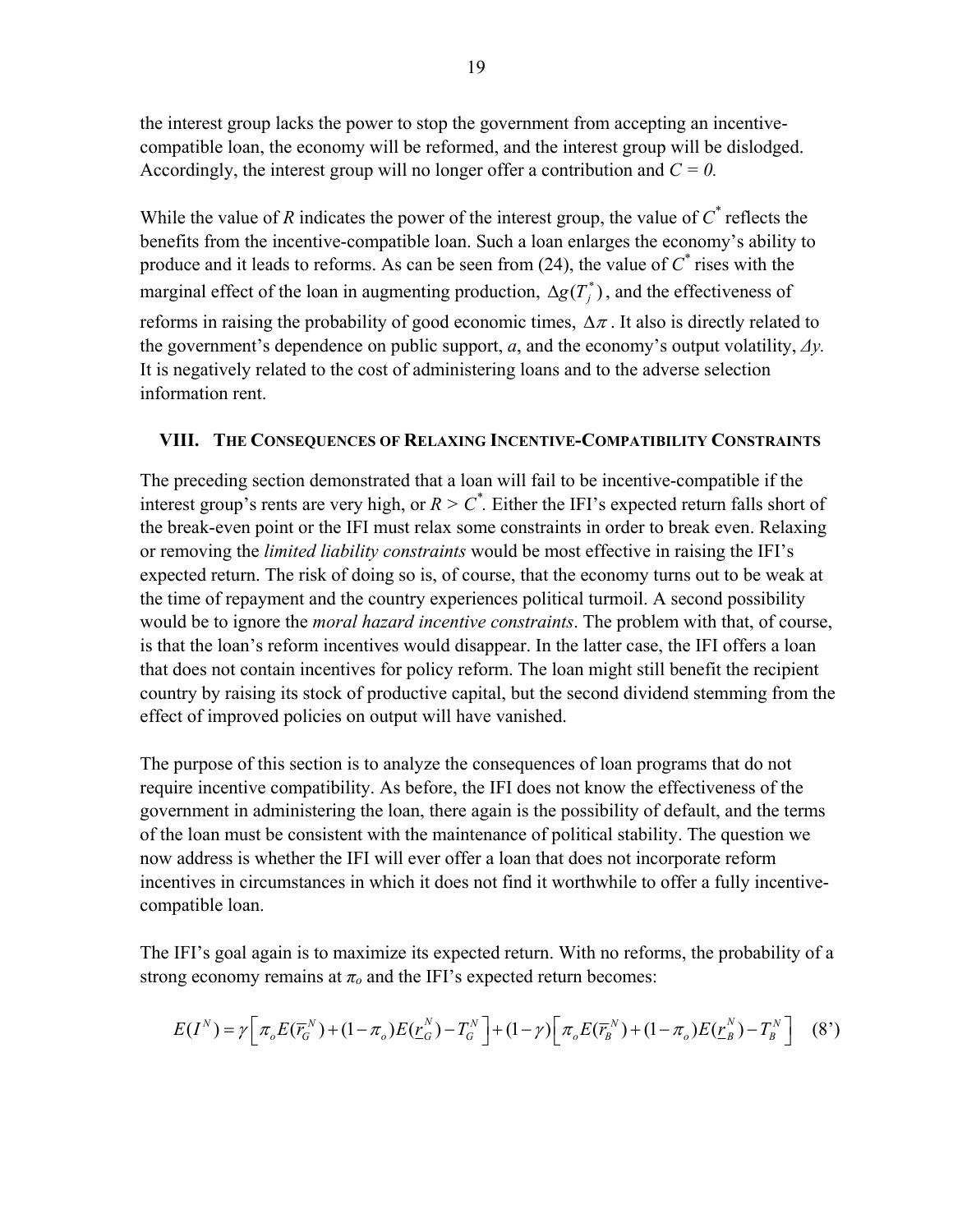where superscript *N* indicates that the loan program is not fully incentive compatible. In addition, as in (9), we define the country's expected net income at the due date of the loan as:

$$
\overline{V}_{j}^{N} = \left[ g(T_{j}^{N}) \overline{y} - \theta_{j} T_{j}^{N} - E(\overline{r}_{j}^{N}) \right] \text{ and } \underline{V}_{j}^{N} = \left[ g(T_{j}^{N}) \underline{y} - \theta_{j} T_{j}^{N} - E(\underline{r}_{j}^{N}) \right], \qquad (9')
$$

for  $j = B$ ,  $G$ .

The IFI's loan constraint set now consists of *participation constraints*, (10') and (11'), *adverse selection constraints,* (12') and (14'), and *limited liability constraints*, (18') and (19'), for each type of government:

$$
\left[\pi_o \overline{V}_G^N + (1 - \pi_o) \underline{V}_G^N\right] \ge E_o(y) \tag{10'}
$$

$$
\left[\pi_o \overline{V}_B^N + (1 - \pi_o) \underline{V}_B^N\right] \ge E_o(y) \tag{11'}
$$

$$
\left[\pi_o \overline{V}_{G}^{N} + (1 - \pi_o) \underline{V}_{G}^{N}\right] \ge \left[\pi_o \overline{V}_{B}^{N} + (1 - \pi_o) \underline{V}_{B}^{N} + T_{B}^{N} \Delta \theta\right]
$$
\n(12')

$$
\left[\pi_o \overline{V}_B^N + (1 - \pi_o) \underline{V}_B^N\right] \ge \left[\pi_o \overline{V}_G^N + (1 - \pi_o) \underline{V}_G^N - T_o^N \Delta \theta\right]
$$
\n(14')

$$
\underline{V}_G^N \ge \underline{y} \tag{18'}
$$

$$
\underline{V}_B^N \ge \mathbf{y},\tag{19'}
$$

where we note that symbols *a* and *C* do not show up in any of the above constraints since they appear on both sides of the relations and, therefore, cancel out.

It can be shown that the participation constraint of the bad government, (11'), the adverse selection incentive constraint of the good government, (12'), and the two limited liability constraints, (18') and (19'), are binding. Solving the binding constraints for the country's expected net income yields:

$$
\underline{V}_B^N = \underline{y}; \qquad \qquad \overline{V}_B^N = \overline{y}
$$
 (20')

for a bad government in a weak and strong economy, respectively, and:

$$
\underline{V}_{G}^{N} = \underline{y}; \qquad \overline{V}_{G}^{N} = \overline{y} + (T_{B}^{N} \Delta \theta) / \pi_{o}
$$
 (21')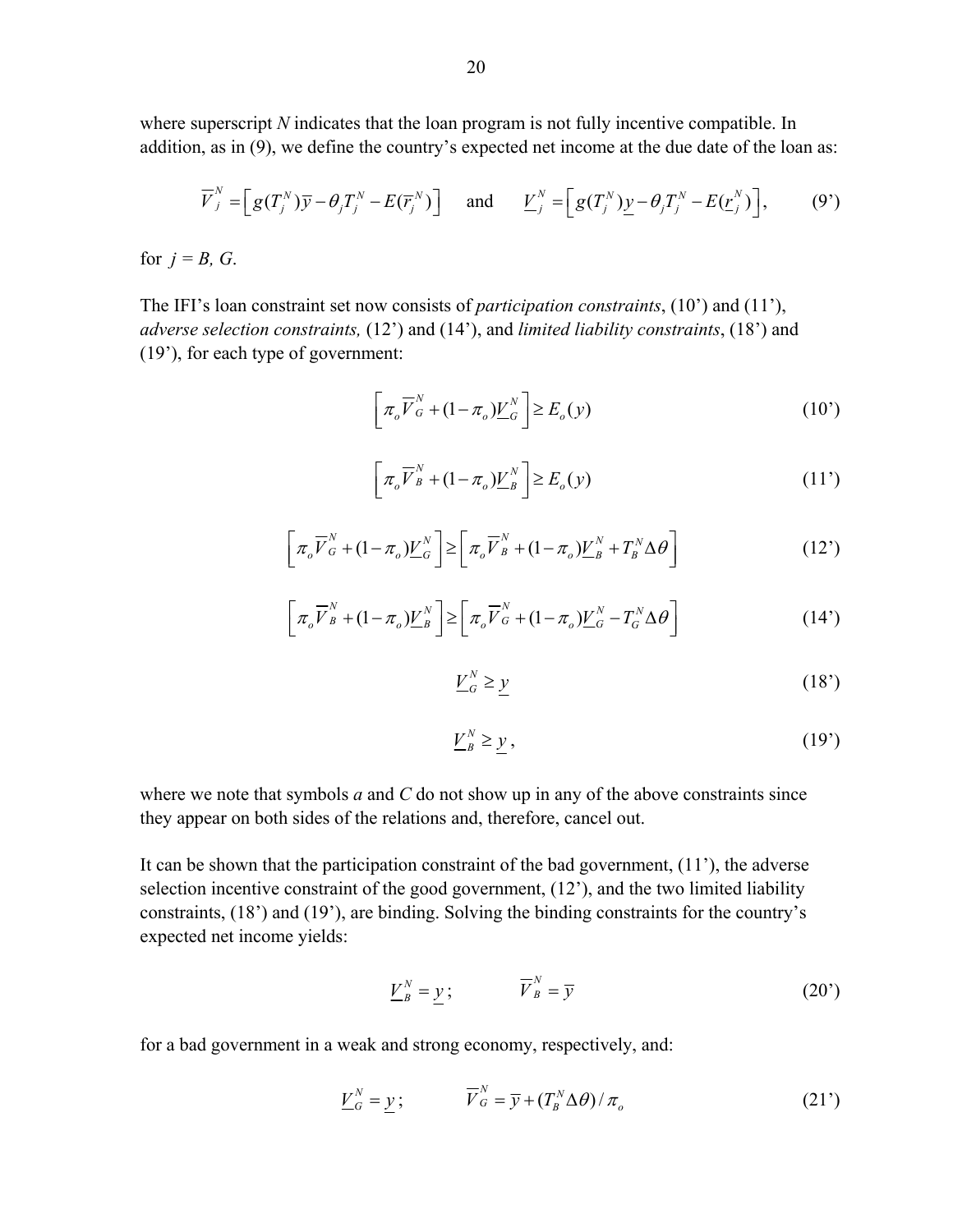for a good government in a weak and strong economy, respectively. Consequently, when the IFI's loan is not intended to provide the recipient government incentives for policy reform, its loan repayments are structured in a way that the borrowing country's net income at repayment time is the same as it would be if there was no loan, except for a good government when the economy is strong. The good government must receive information rent when the economy is strong so that it will not select the loan contract designed for a bad government.

Substitution of (20') and (21') in (9') and solving for  $E(\overline{r_i}^N)$  and  $E(\underline{r_i}^N)$  enables us to restate the IFI's expected return, when there are no reforms and the level of IFI loans is expected return-maximizing, as:

$$
E(I; \pi_o, T_j^N) = \gamma \Big[ E_o(y) \Delta g(T_o^N) - (1 + \theta_G) T_o^N - T_B^N \Delta \theta \Big] + (1 - \gamma) \Big[ E_o(y) \Delta g(T_b^N) - (1 + \theta_B) T_o^o \Big]
$$
(22')

where the optimal loan choices,  $T_G^N$  and  $T_B^N$ , require that:

$$
g'(T_G^N)E_o(y) = (1+\theta_G) \quad \text{and} \quad g'(T_B^N)E_o(y) = \left[1+\theta_B + \frac{\gamma}{(1-\gamma)}\Delta\theta\right]. \tag{23'}
$$

As with incentive-compatible loans, the criterion for the size of an IFI loan designed for a good government is the same as it would be if the IFI had full knowledge that the government it was dealing with was indeed good; and the loan designed for a bad government is again less than it would be under full information. Also, comparing (23) with (23<sup>'</sup>) and noting that  $E_o(y) \le E_1(y)$  and  $g''(T) \le 0$ , one can see that insisting on incentive compatibility raises the size of loan, provided both types of loans are viable for the IFI; that is, provided both types yield a non-negative expected return for the IFI.

When the government comes to the IFI for a loan, the latter has three options: offer an incentive-compatible loan, offer a loan without insisting on full incentive compatibility, or offer no loan at all. The IFI offers no loan at all if both (22) and (22') are negative. In addition, the IFI offers an incentive-compatible loan if  $E(I; \pi_I, T_j^*)$  is positive and greater than  $E(I; \pi_o, T_j^N)$ . In comparing the IFI's expected net returns for the two types of loans, one can see from (22) and (22') that the former depends on the magnitude of interest group contributions whereas the latter does not. Consequently, the ability of the interest group to contribute to the government's political support is critical for the IFI's decision about what form of loan it offers.

We next determine the range of interest group contributions for which the IFI offers a loan that does not incorporate reform incentives. To this end, we define another marginal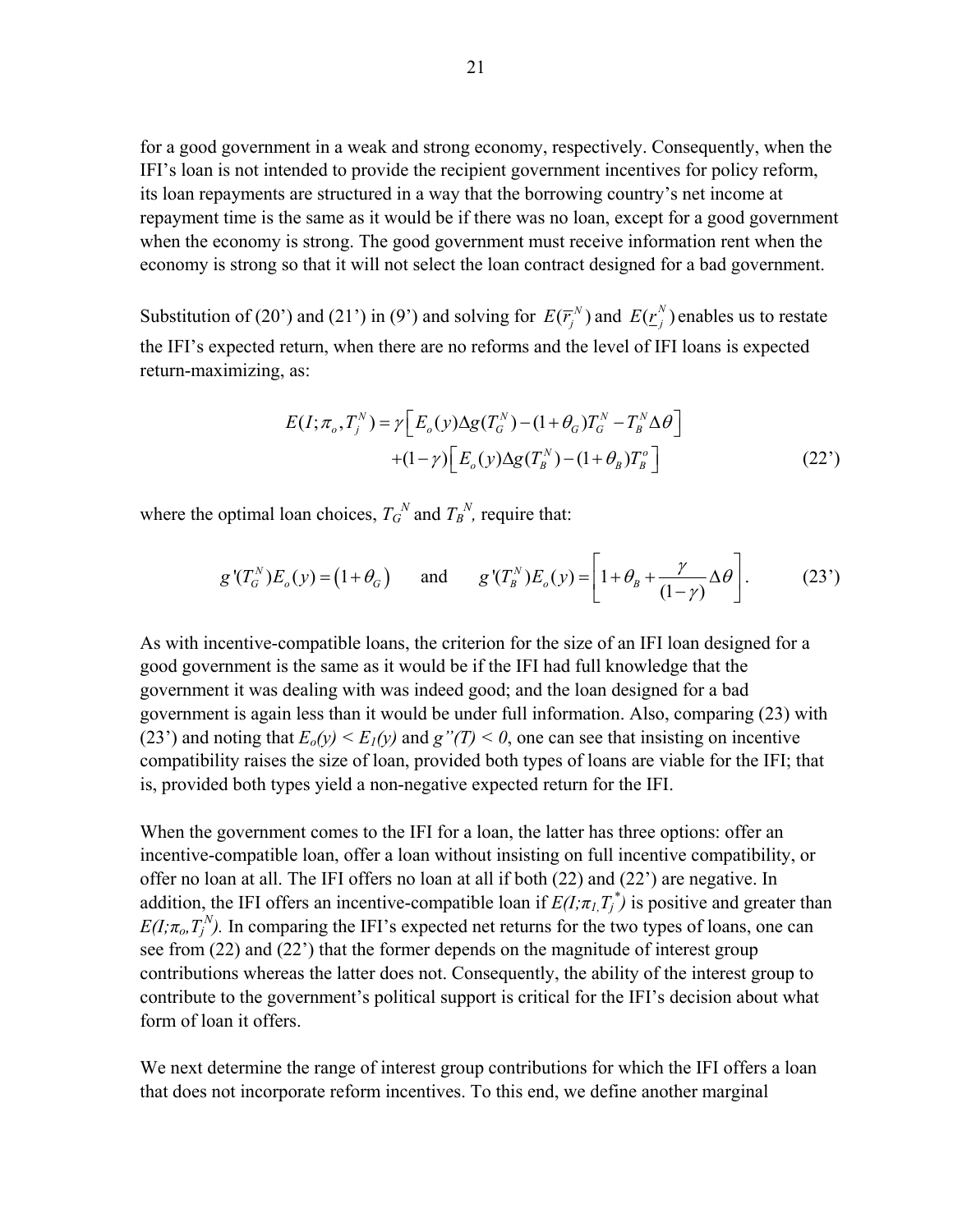contribution level,  $C^N$ , at which the IFI is indifferent between making a loan that incorporates reform incentives and one that doesn't; that is, the value of  $C^N$  is such that

 $E(I; \pi_1, T_i^*) = E(I; \pi_0, T_i^N)$  or, after substituting (22) on the LHS of this equality, that:

$$
\gamma \Big\{ E_1(y) \Delta g(T^*_G) - T^*_G(1+\theta_G) - T^*_B \Delta \theta \Big\} + (1-\gamma) \Big\{ E_1(y) \Delta g(T^*_B) - (1+\theta_B) T^*_B \Big\} - \left( \frac{\pi_1}{a \Delta \pi} \right) \Big( C^N - \underline{C} \Big)
$$

 $= E(I; \pi_o, T_i^N)$ . After further substitution of (24), we obtain:

$$
C^N = C^* - \left(\frac{a\Delta\pi}{\pi_1}\right) E(I; \pi_o, T^N).
$$
 (27)

Recall that  $C^*$  is the contribution level at which the IFI's net return from an incentivecompatible loan is zero. Accordingly, the contribution level at which the IFI is indifferent between offering the two types of loan,  $C^N$ , is less than the contribution level at which it just breaks even from offering an incentive-compatible loan. It follows that there exists a range of interest group contributions at which the IFI opts for a loan that does not incorporate reform incentives rather than offering no loan at all.

Critical for the IFI's choice of loan program is again the amount of rent, *R*, which accrues to the interest group. If  $R > C^*$ , the group is always in a position to raise its contributions to a level at which it completely blocks an incentive-compatible loan. If  $R \leq C^*$ , on the other hand, then the IFI expects the incentive-compatible loan to yield a positive net return. Nonetheless, it will offer a loan that does not incorporate reform incentives if *R* is such that  $C^N$  <  $R$  <  $C^*$ . Only if  $R \leq C^N$  is there no obstacle to a fully incentive-compatible loan that leads to economic reforms and maintains political stability.

### **IX. CONCLUSION**

International financial institutions provide financial support (loans and grants) to governments implementing macroeconomic and structural reforms. The idea of tying assistance to the delivery of efficiency-boosting reforms is appealing. The resource transfer directly enhances the recipient's production possibilities while the implementation of reforms raises the efficiency with which it uses all its resources.

Political and information frictions help explain why assistance programs do not always succeed in delivering this double dividend. Politicians in recipient countries who derive substantial support from organized interest groups are reluctant to institute reforms that hurt those groups. This raises the cost of providing reform incentives to governments. Limited information adds to this cost. Recipient governments know their *type* (their ability to administer assistance) but international creditors do not, especially when recipient governments are newly installed and their competence untested. This *adverse selection* problem requires careful tailoring of assistance to ensure that each government type, with full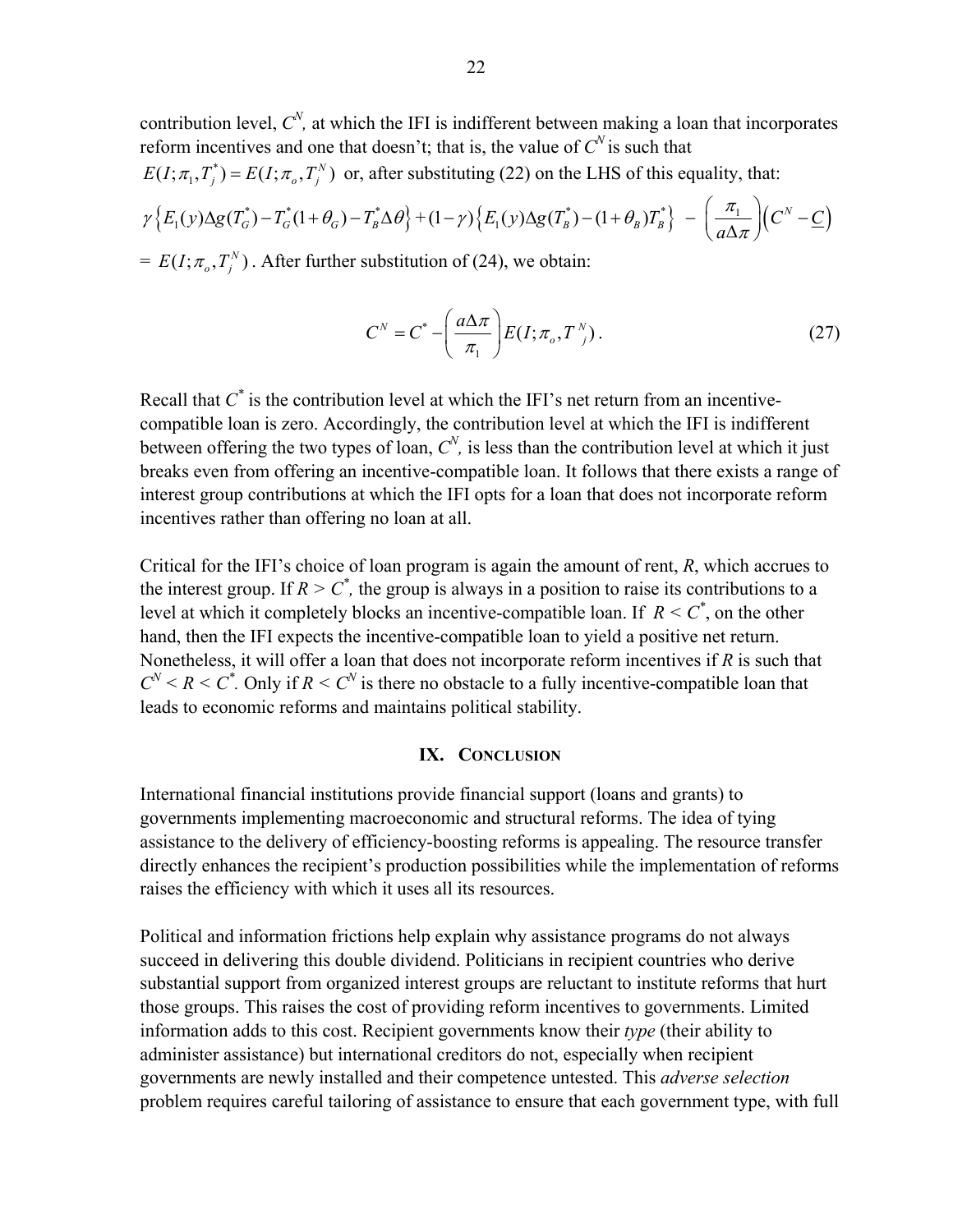knowledge of its ability to implement the program, chooses the program designed for its type.12 Recipient governments also know the extent of their reform implementation *effort*; in contrast, international creditors may be unable to monitor what governments are actually doing on the ground. This problem is likely to be more acute for reforms that have long and uncertain gestation periods and that could be challenged in the street or in courts. This *moral hazard* requires assistance programs to reward governments that preside over good economic times and "punish" governments that preside over bad ones.

This particular feature of incentive-compatible assistance presents a dilemma for its designers. While good outcomes are more likely following the arrival of international assistance and the implementation of reforms, and bad outcomes are more likely if recipients retain policy distortions, the relationship is not always tight. In addition to international assistance and domestic reform effort, good economic performance also relies on benign conditions in world commodity and financial markets, continued stability at home and in neighboring countries, and luck. Incentive schemes that incorporate significant penalties when economic conditions are already bad are likely to be unacceptable for political reasons. To avoid this, international assistance programs must satisfy certain *limited liability constraints* that restrict the harshness of the penalties they incorporate.

These political and information barriers to reform raise the cost to the international community (as represented by the IFIs) of offering incentive-compatible assistance and may even make it prohibitively expensive. We demonstrated that under certain conditions, IFIs might be better off providing assistance that does not embed reform incentives or offer no assistance at all. These conditions might arise even when IFIs have strong bargaining positions and purely selfish financial objectives (as assumed in this paper). To see why, note that the cost of offering incentive-compatible assistance is directly related to the nature and size of reform barriers in a country. From the IFI's perspective, the cost of providing assistance that embeds reform incentives rises—and its expected return declines—as the government becomes more dependent on interest groups. On the other hand, the expected return to the IFI from assistance that does not aim to facilitate reform is independent of these considerations. Even if an incentive-compatible program exists that generates a positive net expected return for the IFI, its adoption might not be in the IFI's best interest if the expected return from assistance that does not incorporate reform incentives is even higher. This assistance may well succeed in delivering a real resource transfer—the first dividend—and ensure repayment. Its drawback, of course, is that the incentives it incorporates are not powerful enough to deliver reforms and realize the second dividend. Careful analysis of barriers to reform, and the expected costs and benefits of their removal, can be helpful in guiding the expectations in the policy community and the public of what different levels of international assistance can and cannot achieve.

 $\overline{a}$ 

 $12$  Tailoring of assistance is envisaged, for example, in the IMF's Conditionality Guidelines (2002).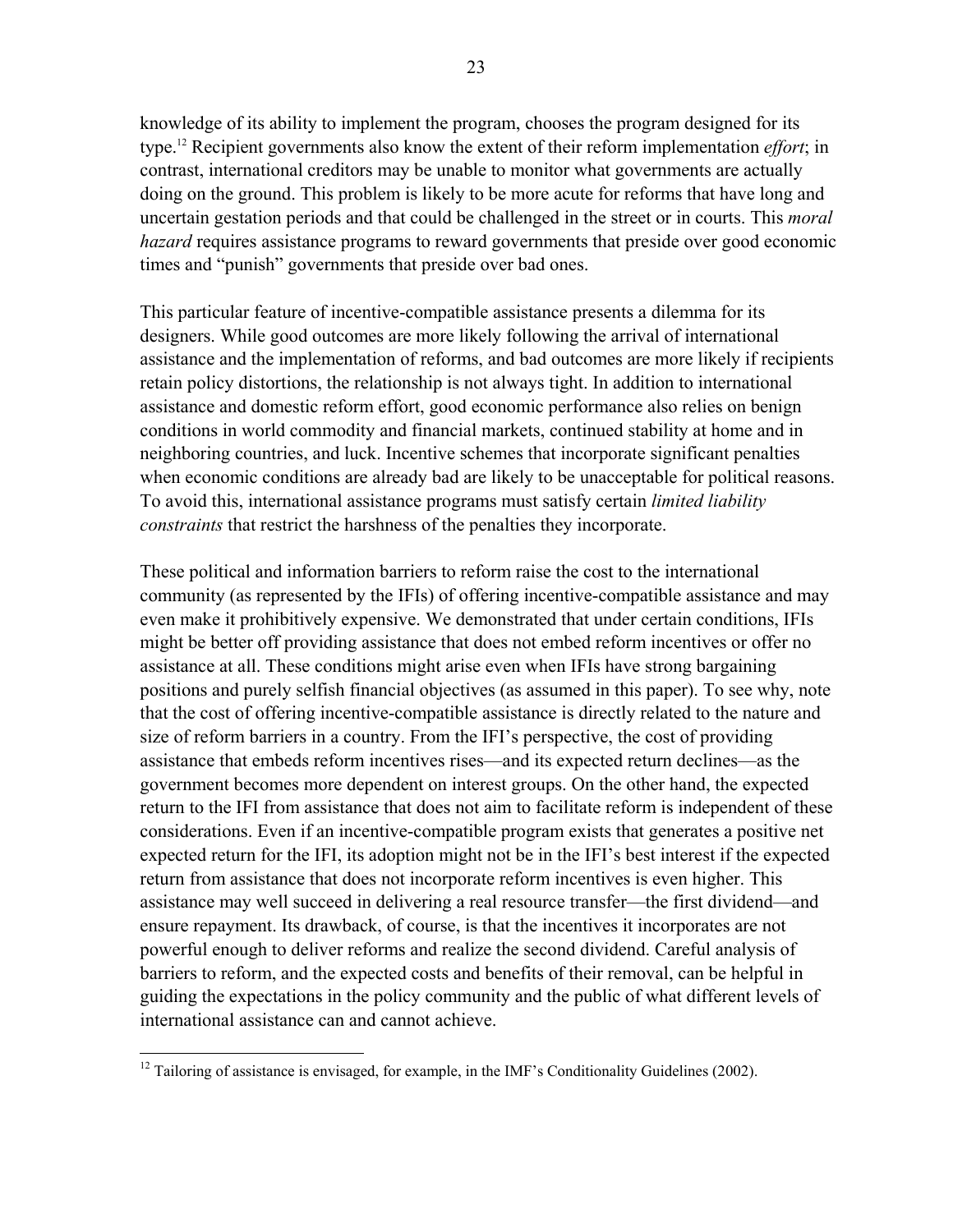In addition to highlighting the potentially high cost of incentive-compatible assistance, the analysis also emphasized the importance of maintaining repayment flexibility as a crucial feature of the optimal contract. Such flexibility is certainly present ex post in reality. While international assistance contracts are formally very similar to fixed interest-rate loans incorporating various subsidies, the international community periodically restructures and forgives official debts when growth in developing countries proves weak ex post. Our model suggests that menus of equity-like contracts whose repayment is indexed to real GDP growth in recipient countries may do a better job than fixed-rate loan contracts in overcoming reform barriers. Growth-indexed bonds have been advocated for commercial loans to developing countries as a way of enhancing the operation of automatic stabilizers and reducing the procyclicality of fiscal policies (see, e.g., Chamon and Mauro, 2005, p. 5). Knowledgeable observers also emphasize the quasi-equity nature of long-term official development lending (see, e.g., Gelb's remarks, in Isard and others, 2006, p. 23). The international community is involved in a long-lasting relationship with developing countries; hence, official donors and creditors are essentially taking shared bets on the recipients' long-term growth prospects. While ad-hoc debt forgiveness provides needed flexibility ex post, our analysis suggests that it may be better to acknowledge repayment flexibility when assistance programs are drawn. Systematic ex ante identification of the circumstances in which repayment would be lower could help, by lessening the need for messy ad-hoc debt forgiveness exercises and by shielding developing countries from the charge that they repeatedly fail to fulfill their contractual obligations.

Our theoretical analysis focused on incentive schemes that deliver reforms by directly altering the political relationship between the governments and existing interest groups. In reality, IFIs may be reluctant to employ such schemes. Creditor-country voters are likely to balk at the high cost of assistance that incorporates reform incentives, especially when this extra cost originates in unrepresentative and unresponsive political and economic systems in recipient countries. It may be more promising for international assistance programs to try to weaken entrenched interests indirectly. For example, international support could focus more on overcoming the collective action problems that inhibit the general public from organizing. The creation of organized constituencies in favor of reform would help counterbalance the political influence of existing anti-reform groups. IFI communication strategies, which highlight the true economic situation to the public and the objectives of reform programs, could draw more attention to the inefficient and opaque instruments facilitating political trades between politicians and special interests. IFI information, analysis, and persuasion could, over time, help unhinge reform barriers and alter political power relations in recipient countries.

Our analysis comes with another important caveat. In the model presented in this paper, the IFIs' are uninformed principals whose role as financiers is decoupled from their function as trusted advisors of sovereigns. In some important respects, however, IFIs may be better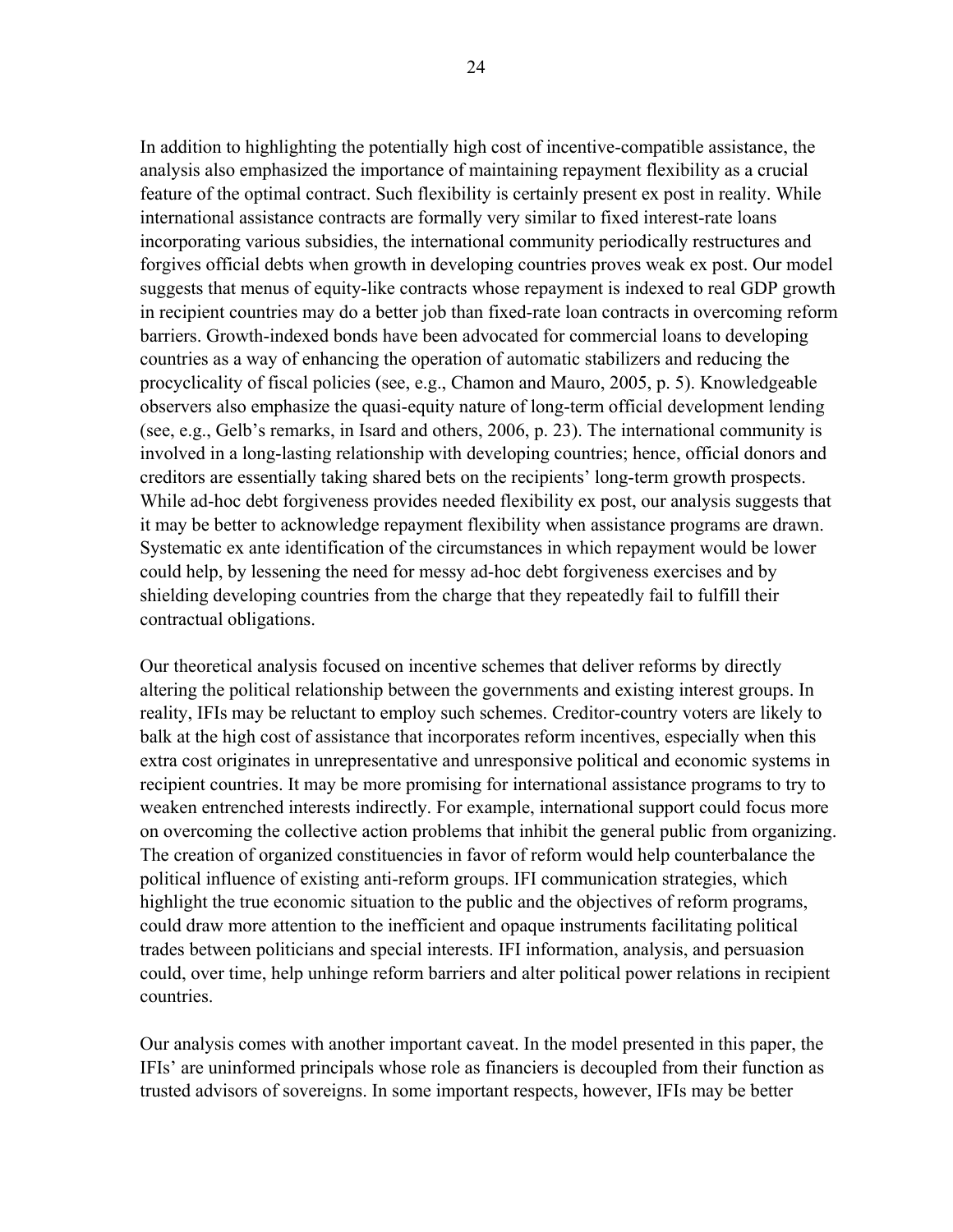informed than recipient governments on what needs to be done. IFIs are "knowledge banks" and "delegated monitors" that bundle the disbursement of their loans with the implementation of key policy recommendations. IFIs are well placed to play this role: their surveillance of national, regional, and global economic conditions and provision of specialized technical assistance services to governments allows IFIs to produce much information and analysis. Surveillance and technical assistance are justifiable IFI activities because they concentrate in areas with economy- or sector-wide spillovers that do not crowd out the private sector (see Rodrik, 1995, p. 8). IFI expert advice thus helps governments identify reform priorities and design and execute policy reform strategies; their readiness to commit financing, in turn, raises the credibility of IFI policy advice and makes it easier for recipients to implement reforms that may be costly in the short run. The design, monitoring, and agency cost of international assistance programs that tie together the provision of financing with that of information, analysis, and advice is an important research priority.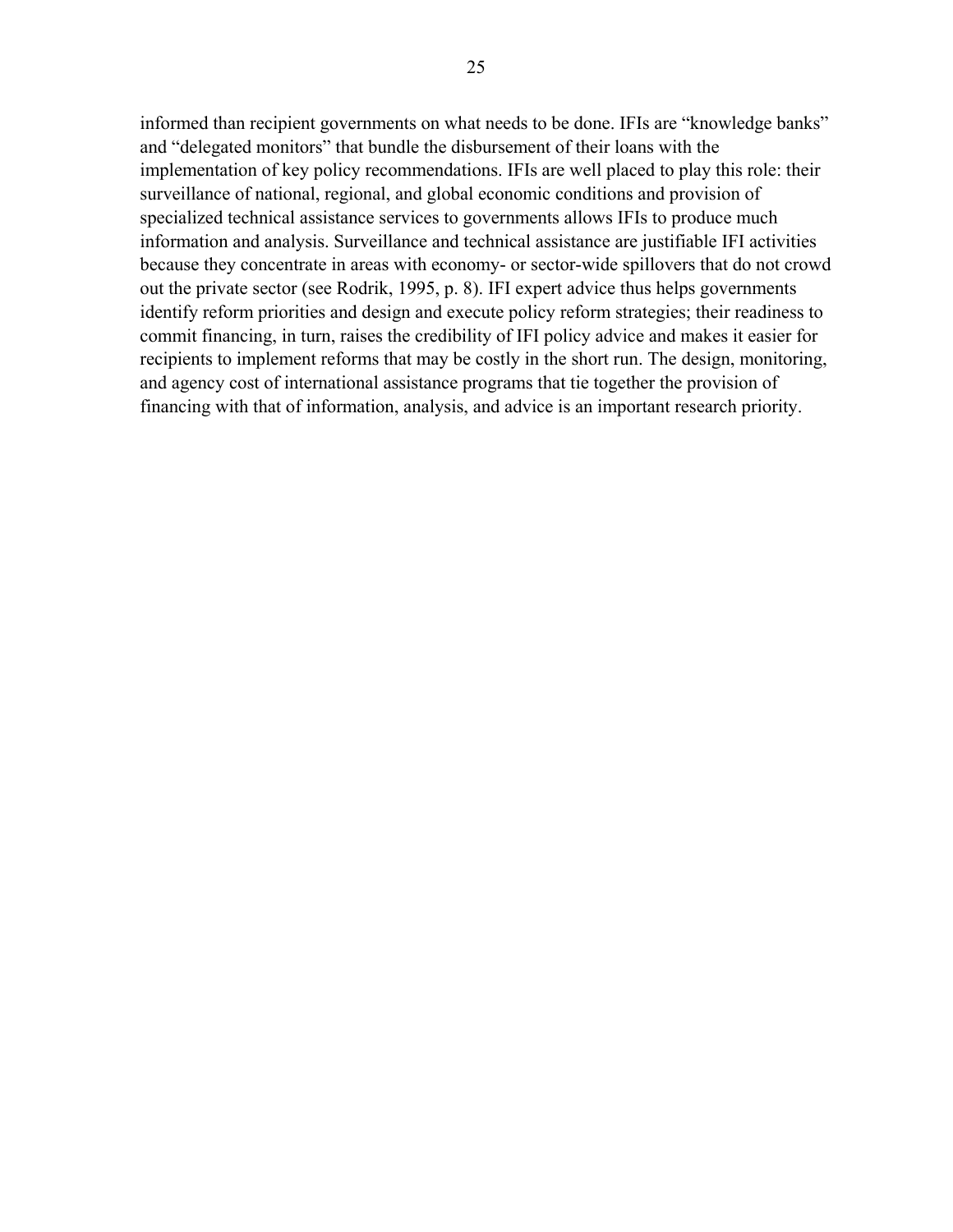#### References

- Acemoglu, D., and J.A. Robinson, 2006, *Economic Origins of Dictatorship and Democracy* (New York: Cambridge (UK) University Press).
- Boughton, J.M, and A. Mourmouras, 2004, "Whose Program Is It? Policy Ownership and Conditional Lending," Chapter 9 in *The IMF and its Critics*, ed. by David Vines and Christopher L. Gilbert (Cambridge: Cambridge University Press) pp. 225–53. Available via the internet: http://www.imf.org/external/pubs/ft/wp/2002/wp0272.pdf.
- Chamon, M., and P. Mauro, 2005, "Pricing Growth-Indexed Bonds," IMF Working Paper 05/216 (Washington: International Monetary Fund). Available via the internet: http://www.imf.org/external/pubs/ft/wp/2005/wp05216.pdf
- Dixit, A., 2000a, "IMF Programs as Incentive Mechanisms" (unpublished; Washington: International Monetary Fund). Available via the internet: http://www.princeton.edu/~dixitak/home/wrkps.html.
- ———, 2002, "Incentives and Organizations in the Public Sector: An Interpretative Review," *Journal of Human Resources*, Vol. 37, No. 4 (Fall), pp. 696–727.
- ———, 2003, "Some Lessons From Transaction Cost Politics for Less-Developed Countries," *Economics and Politics*, Vol. 15, No. 2 (July), pp. 107–33. Available via the internet: http://www/bsos.umd.edu/umccc/olson\_memorial\_lecture\_series\_schedule.htm
- Dixit, A., G. M. Grossman, and E. Helpman, 1997, "Common Agency and Coordination: General Theory and Application to Government Policy Making," *Journal of Political Economy*, Vol. 105, No. 4 (August), pp. 752–69.
- Dollar, D., and J. Svensson, 2000, "What Explains the Success or Failure of Structural Adjustment Programmes?" *The Economic Journal*, Vol. 110 (October), pp. 894–917.
- Drazen, A., 2002, "Conditionality and Ownership in IMF Lending: A Political Economy Approach," IMF *Staff Papers*, Vol. 49 (Special Issue), pp. 36–67. Available via the internet: http://www.imf.org/External/Pubs/FT/staffp/2001/00-00/pdf/ad.pdf.
- Drazen, A., and P. Isard, 2004, "Can Public Discussion Enhance Program 'Ownership'," paper presented at the IMF Conference in Honor of Guillermo Calvo, Washington, D.C., April 15–16. Available via the internet: http://www.imf.org/external/np/res/seminars/2004/calvo/pdf/drazen.pdf.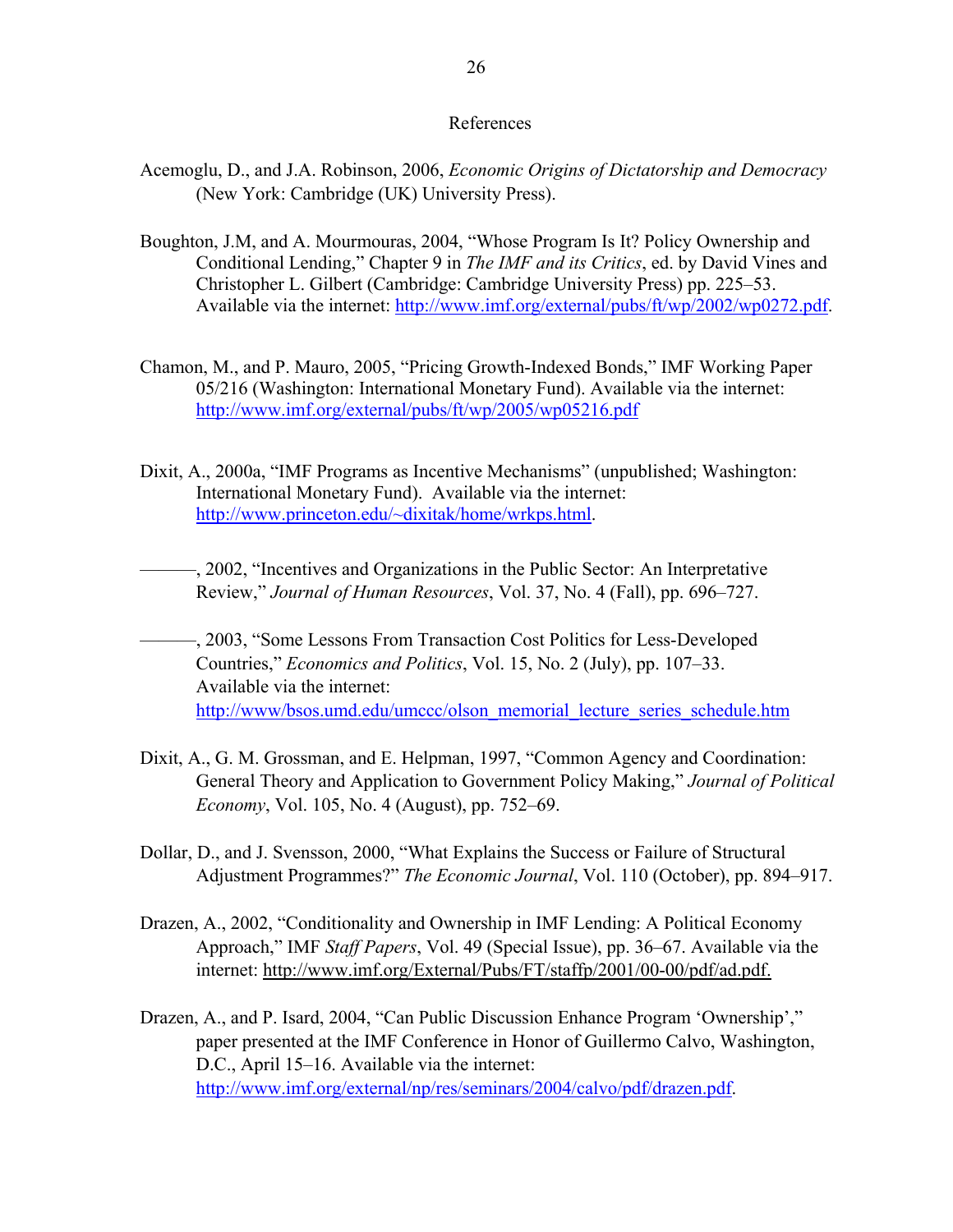- Eaton, J., and R. Fernandez, 1995, "Sovereign Debt," National Bureau of Economic Research Working Paper 5131. Also Available in *The Handbook of International Economics*, ed. by. G. M. Grossman and K. S. Rogoff.
- Eaton J. and M. Gersovitz, 1995, "Some Curious Properties of a Familiar Model of Debt Default," *Economics Letters,* Vol. 63, pp 367–71.
- Grossman, G.M., and E. Helpman, 1994, "Protection for Sale," *American Economic Review*, Vol. 84 (September), pp. 833–50.

——— 2001, *Special Interest Politics* (Cambridge, Mass: MIT Press).

- International Monetary Fund, 2002, *Guidelines on Conditionality* (September 25). Available via the internet: http://www.imf.org/External/np/pdr/cond/2002/eng/guid/092302.pdf.
- Ivanova, A., 2006, "Outcomes-Based Conditionality: Its Role and Optimal Design," *IMF Staff Papers*, Vol. 53, Special Issue, pp. 76-91. Available via the internet: http://www.imf.org/External/Pubs/FT/staffp/2006/03/pdf/ivanova.pdf.
- Ivanova, A., A. Mourmouras, W. Mayer, and G. Anayiotos, 2005, "What Determines the Implementation of IMF-Supported Programs?" Chapter 10, in *IMF-Supported Programs: Assessing Program Design, Implementation, and Effectiveness*, ed. by. A. Mody and A. Rebucci (Washington: International Monetary Fund). Available via the internet: http://www.imf.org/external/pubs/ft/wp/2003/wp0308.pdf.
- Mayer W. and A. Mourmouras, 2004, "The Political Economy of Conditional and Unconditional Foreign Assistance: Grants Versus Loan Rollovers," in *The Political Economy of Trade, Aid and Foreign Investment Policies,* ed. by D. Mitra and A. Panagariya (Amsterdam: North Holland), pp. 249–76.
- ———, 2005, "The Political Economy of IMF Conditionality: A Common Agency Model," *Review of Development Economics,* Vol. 9, No. 4, pp. 449–66.
- ———, 2007, "On the Viability of Conditional Assistance Programs," forthcoming in *Trade, Globalization and Poverty*, ed. by. E. Dinopoulos, P. Krishna, A. Panagariya, and K. Wong (New York: Routledge)
- Mussa, M. and M. Savastano, 1999, "The IMF's Approach to Economic Stabilization," IMF Working Paper 99/104 (Washington: International Monetary Fund).